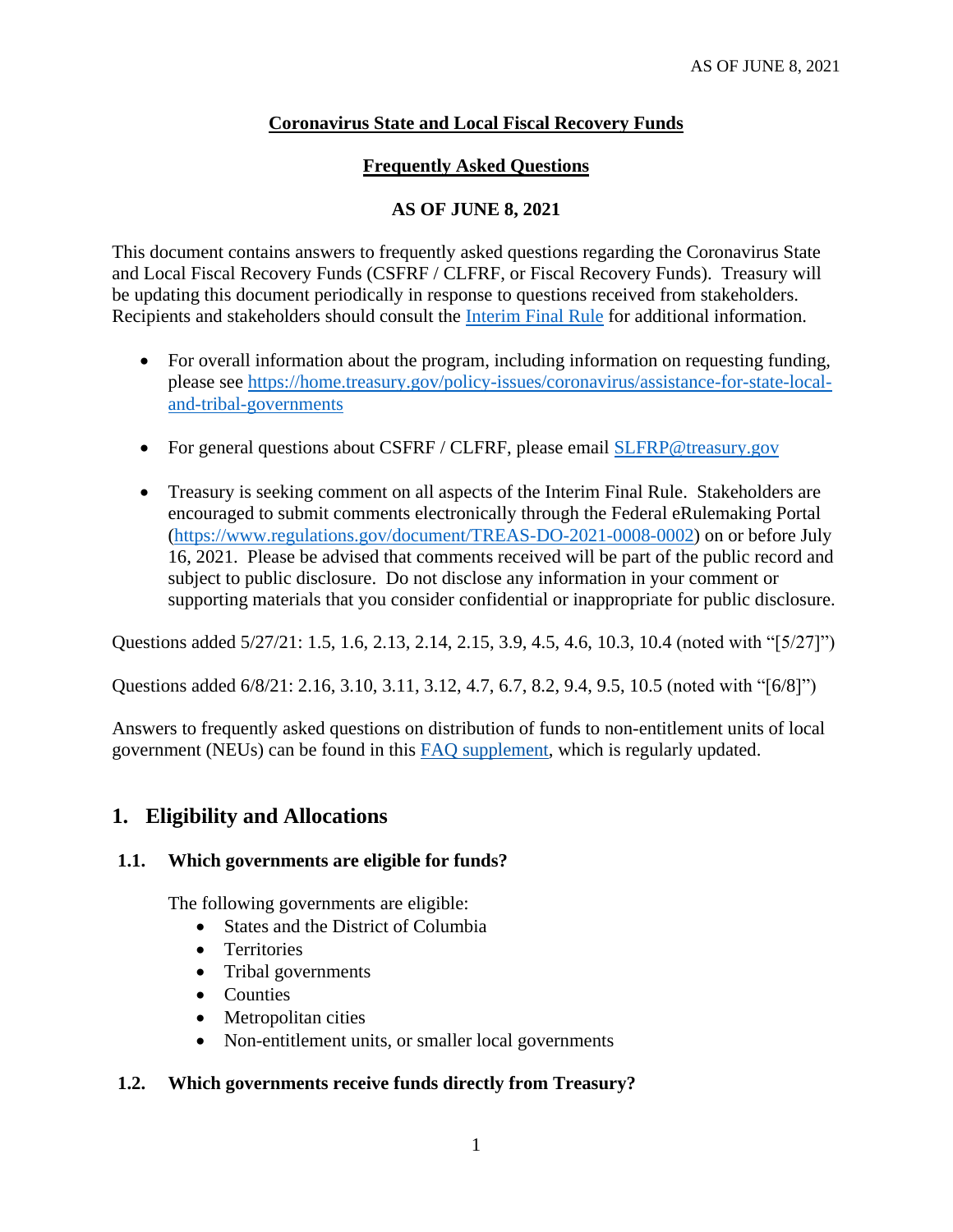Treasury will distribute funds directly to each eligible state, territory, metropolitan city, county, or Tribal government. Smaller local governments that are classified as nonentitlement units will receive funds through their applicable state government.

#### **1.3. Are special-purpose units of government eligible to receive funds?**

Special-purpose units of local government will not receive funding allocations; however, a state, territory, local, or Tribal government may transfer funds to a special-purpose unit of government. Special-purpose districts perform specific functions in the community, such as fire, water, sewer or mosquito abatement districts.

## **1.4. How are funds being allocated to Tribal governments, and how will Tribal governments find out their allocation amounts?**

\$20 billion of Fiscal Recovery Funds was reserved for Tribal governments. The American Rescue Plan Act specifies that \$1 billion will be allocated evenly to all eligible Tribal governments. The remaining \$19 billion will be distributed using an allocation methodology based on enrollment and employment.

There will be two payments to Tribal governments. Each Tribal government's first payment will include (i) an amount in respect of the \$1 billion allocation that is to be divided equally among eligible Tribal governments and (ii) each Tribal government's pro rata share of the Enrollment Allocation. Tribal governments will be notified of their allocation amount and delivery of payment 4-5 days after completing request for funds in the Treasury Submission Portal. The deadline to make the initial request for funds is June 7, 2021.

In mid-June or shortly after completing the initial request for funds, Tribal governments will receive an email notification to re-enter the Treasury Submission Portal to confirm or amend their 2019 employment numbers that were submitted to the Department of the Treasury for the CARES Act's Coronavirus Relief Fund. The deadline to confirm employment numbers is June 21, 2021. Treasury will calculate each Tribal government's pro rata share of the Employment Allocation for those Tribal governments that confirmed or submitted amended employment numbers. In late-June, Treasury will communicate to Tribal governments the amount of their portion of the Employment Allocation and the anticipated date for the second payment.

### <span id="page-1-0"></span>**1.5. My county is a unit of general local government with population under 50,000. Will my county receive funds directly from Treasury? [5/27]**

Yes. All counties that are units of general local government will receive funds directly from Treasury and should apply via the [online portal.](https://home.treasury.gov/policy-issues/coronavirus/assistance-for-state-local-and-tribal-governments/state-and-local-fiscal-recovery-fund/request-funding) The list of county allocations is available [here.](https://home.treasury.gov/system/files/136/fiscalrecoveryfunds_countyfunding_2021.05.10-1a-508A.pdf)

#### <span id="page-1-1"></span>**1.6. My local government expected to be classified as a non-entitlement unit. Instead, it was classified as a metropolitan city. Why? [5/27]**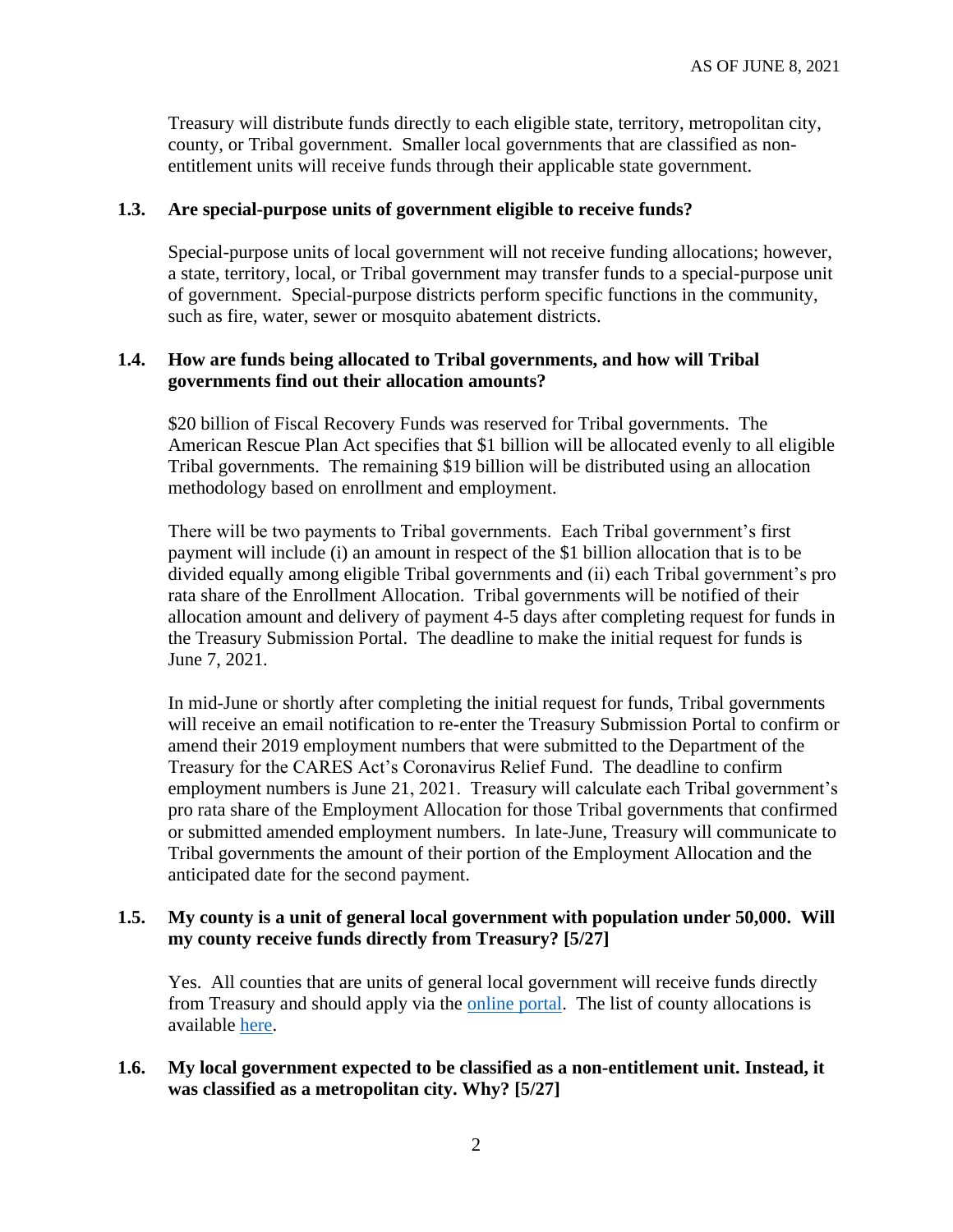The American Rescue Plan Act defines, for purposes of the Coronavirus Local Fiscal Recovery Fund (CLFRF), metropolitan cities to include those that are currently metropolitan cities under the Community Development Block Grant (CDBG) program but also those cities that relinquish or defer their status as a metropolitan city for purposes of the CDBG program. This would include, by way of example, cities that are principal cities of their metropolitan statistical area, even if their population is less than 50,000. In other words, a city that is eligible to be a metropolitan city under the CDBG program is eligible as a metropolitan city under the CLFRF, regardless of how that city has elected to participate in the CDBG program.

Unofficial allocation estimates produced by other organizations may have classified certain local governments as non-entitlement units of local government. However, based on the statutory definitions, some of these local governments should have been classified as metropolitan cities.

# **2. Eligible Uses – Responding to the Public Health Emergency / Negative Economic Impacts**

### **2.1. What types of COVID-19 response, mitigation, and prevention activities are eligible?**

A broad range of services are needed to contain COVID-19 and are eligible uses, including vaccination programs; medical care; testing; contact tracing; support for isolation or quarantine; supports for vulnerable populations to access medical or public health services; public health surveillance (e.g., monitoring case trends, genomic sequencing for variants); enforcement of public health orders; public communication efforts; enhancement to health care capacity, including through alternative care facilities; purchases of personal protective equipment; support for prevention, mitigation, or other services in congregate living facilities (e.g., nursing homes, incarceration settings, homeless shelters, group living facilities) and other key settings like schools; ventilation improvements in congregate settings, health care settings, or other key locations; enhancement of public health data systems; and other public health responses. Capital investments in public facilities to meet pandemic operational needs are also eligible, such as physical plant improvements to public hospitals and health clinics or adaptations to public buildings to implement COVID-19 mitigation tactics.

## **2.2. If a use of funds was allowable under the Coronavirus Relief Fund (CRF) to respond to the public health emergency, may recipients presume it is also allowable under CSFRF/CLFRF?**

Generally, funding uses eligible under CRF as a response to the direct public health impacts of COVID-19 will continue to be eligible under CSFRF/CLFRF, with the following two exceptions: (1) the standard for eligibility of public health and safety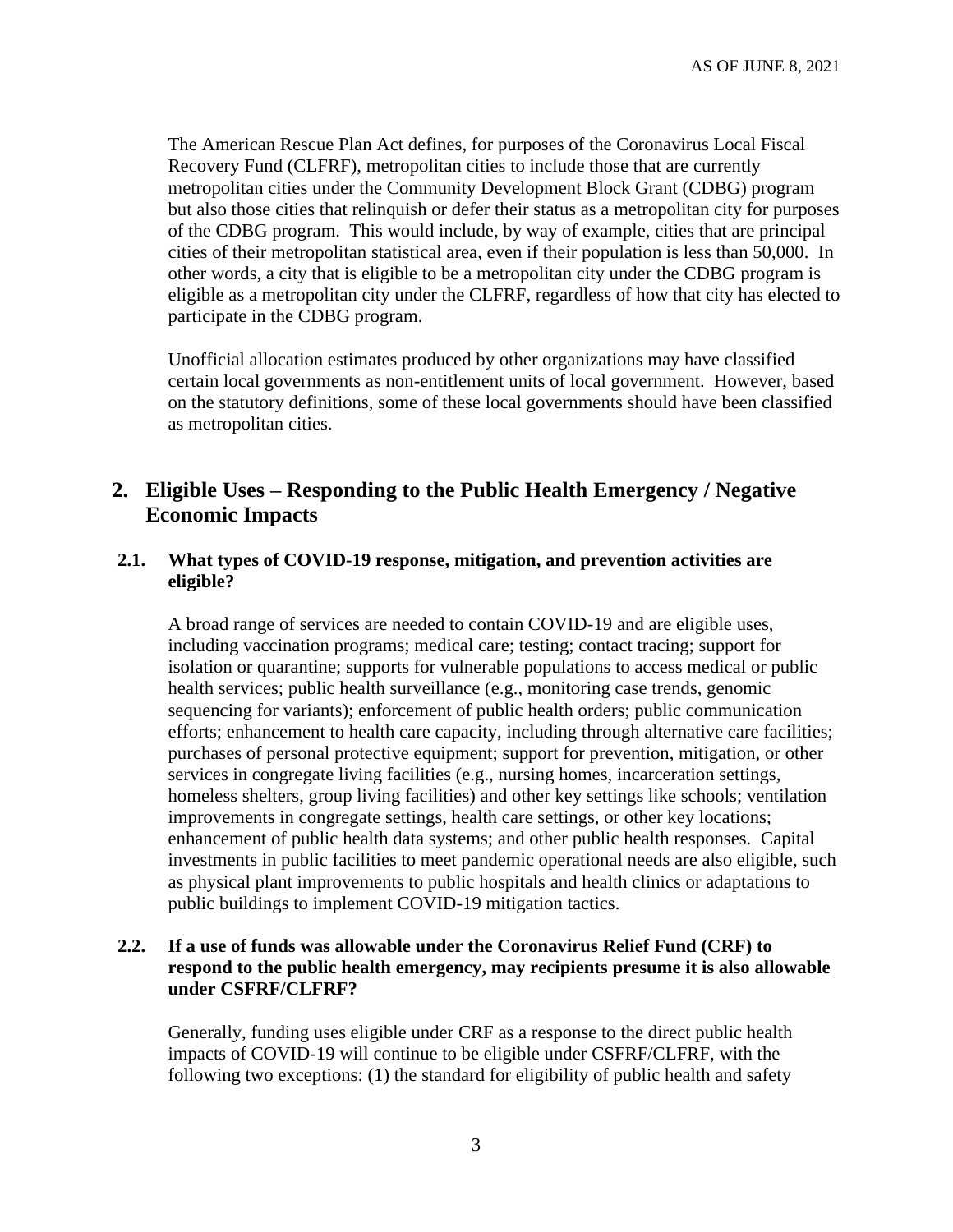payrolls has been updated; and (2) expenses related to the issuance of tax-anticipation notes are not an eligible funding use.

## **2.3. If a use of funds is not explicitly permitted in the Interim Final Rule as a response to the public health emergency and its negative economic impacts, does that mean it is prohibited?**

The Interim Final Rule contains a non-exclusive list of programs or services that may be funded as responding to COVID-19 or the negative economic impacts of the COVID-19 public health emergency, along with considerations for evaluating other potential uses of Fiscal Recovery Funds not explicitly listed. The Interim Final Rule also provides flexibility for recipients to use Fiscal Recovery Funds for programs or services that are not identified on these non-exclusive lists but which meet the objectives of section  $602(c)(1)(A)$  or  $603(c)(1)(A)$  by responding to the COVID-19 public health emergency with respect to COVID-19 or its negative economic impacts.

## **2.4. May recipients use funds to respond to the public health emergency and its negative economic impacts by replenishing state unemployment funds?**

Consistent with the approach taken in the CRF, recipients may make deposits into the state account of the Unemployment Trust Fund up to the level needed to restore the prepandemic balances of such account as of January 27, 2020, or to pay back advances received for the payment of benefits between January 27, 2020 and the date when the Interim Final Rule is published in the Federal Register.

## **2.5. What types of services are eligible as responses to the negative economic impacts of the pandemic?**

Eligible uses in this category include assistance to households; small businesses and nonprofits; and aid to impacted industries.

Assistance to households includes, but is not limited to: food assistance; rent, mortgage, or utility assistance; counseling and legal aid to prevent eviction or homelessness; cash assistance; emergency assistance for burials, home repairs, weatherization, or other needs; internet access or digital literacy assistance; or job training to address negative economic or public health impacts experienced due to a worker's occupation or level of training.

Assistance to small business and non-profits includes, but is not limited to:

- loans or grants to mitigate financial hardship such as declines in revenues or impacts of periods of business closure, for example by supporting payroll and benefits costs, costs to retain employees, mortgage, rent, or utilities costs, and other operating costs;
- Loans, grants, or in-kind assistance to implement COVID-19 prevention or mitigation tactics, such as physical plant changes to enable social distancing,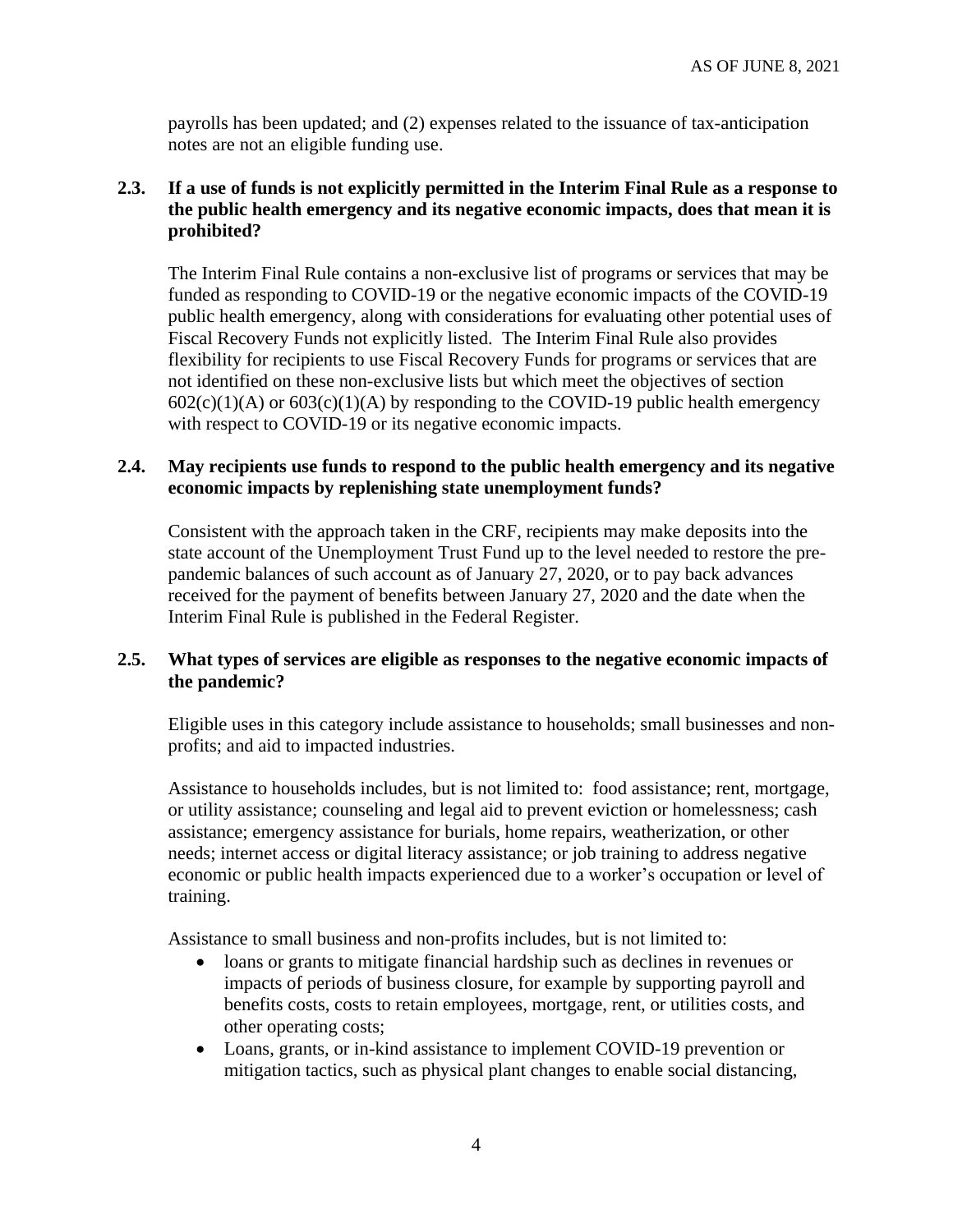enhanced cleaning efforts, barriers or partitions, or COVID-19 vaccination, testing, or contact tracing programs; and

• Technical assistance, counseling, or other services to assist with business planning needs

## **2.6. May recipients use funds to respond to the public health emergency and its negative economic impacts by providing direct cash transfers to households?**

Yes, provided the recipient considers whether, and the extent to which, the household has experienced a negative economic impact from the pandemic. Additionally, cash transfers must be reasonably proportional to the negative economic impact they are intended to address. Cash transfers grossly in excess of the amount needed to address the negative economic impact identified by the recipient would not be considered to be a response to the COVID-19 public health emergency or its negative impacts. In particular, when considering appropriate size of permissible cash transfers made in response to the COVID-19 public health emergency, state, local, territorial, and Tribal governments may consider and take guidance from the per person amounts previously provided by the federal government in response to the COVID crisis.

## **2.7. May funds be used to reimburse recipients for costs incurred by state and local governments in responding to the public health emergency and its negative economic impacts prior to passage of the American Rescue Plan?**

Use of Fiscal Recovery Funds is generally forward looking. The Interim Final Rule permits funds to be used to cover costs incurred beginning on March 3, 2021.

## **2.8. May recipients use funds for general economic development or workforce development?**

Generally, not. Recipients must demonstrate that funding uses directly address a negative economic impact of the COVID-19 public health emergency, including funds used for economic or workforce development. For example, job training for unemployed workers may be used to address negative economic impacts of the public health emergency and be eligible.

## **2.9. How can recipients use funds to assist the travel, tourism, and hospitality industries?**

Aid provided to tourism, travel, and hospitality industries should respond to the negative economic impacts of the pandemic. For example, a recipient may provide aid to support safe reopening of businesses in the tourism, travel and hospitality industries and to districts that were closed during the COVID-19 public health emergency, as well as aid a planned expansion or upgrade of tourism, travel and hospitality facilities delayed due to the pandemic.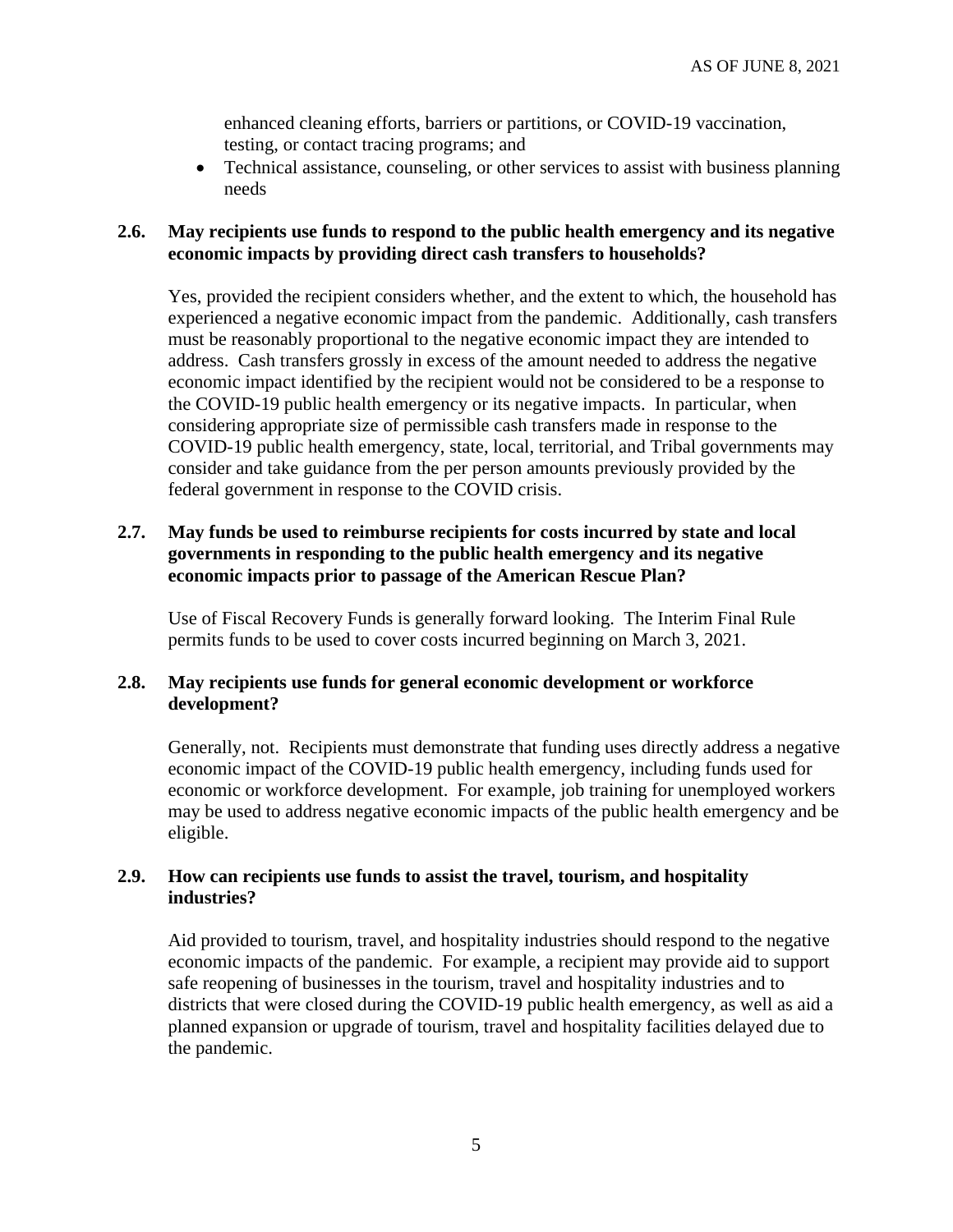Tribal development districts are considered the commercial centers for tribal hospitality, gaming, tourism and entertainment industries.

## **2.10. May recipients use funds to assist impacted industries other than travel, tourism, and hospitality?**

Yes, provided that recipients consider the extent of the impact in such industries as compared to tourism, travel, and hospitality, the industries enumerated in the statute. For example, nationwide the leisure and hospitality industry has experienced an approximately 17 percent decline in employment and 24 percent decline in revenue, on net, due to the COVID-19 public health emergency. Recipients should also consider whether impacts were due to the COVID-19 pandemic, as opposed to longer-term economic or industrial trends unrelated to the pandemic.

Recipients should maintain records to support their assessment of how businesses or business districts receiving assistance were affected by the negative economic impacts of the pandemic and how the aid provided responds to these impacts.

## **2.11. How does the Interim Final Rule help address the disparate impact of COVID-19 on certain populations and geographies?**

In recognition of the disproportionate impacts of the COVID-19 virus on health and economic outcomes in low-income and Native American communities, the Interim Final Rule identifies a broader range of services and programs that are considered to be in response to the public health emergency when provided in these communities. Specifically, Treasury will presume that certain types of services are eligible uses when provided in a Qualified Census Tract (QCT), to families living in QCTs, or when these services are provided by Tribal governments.

Recipients may also provide these services to other populations, households, or geographic areas disproportionately impacted by the pandemic. In identifying these disproportionately-impacted communities, recipients should be able to support their determination for how the pandemic disproportionately impacted the populations, households, or geographic areas to be served.

Eligible services include:

- Addressing health disparities and the social determinants of health, including: community health workers, public benefits navigators, remediation of lead paint or other lead hazards, and community violence intervention programs;
- Building stronger neighborhoods and communities, including: supportive housing and other services for individuals experiencing homelessness, development of affordable housing, and housing vouchers and assistance relocating to neighborhoods with higher levels of economic opportunity;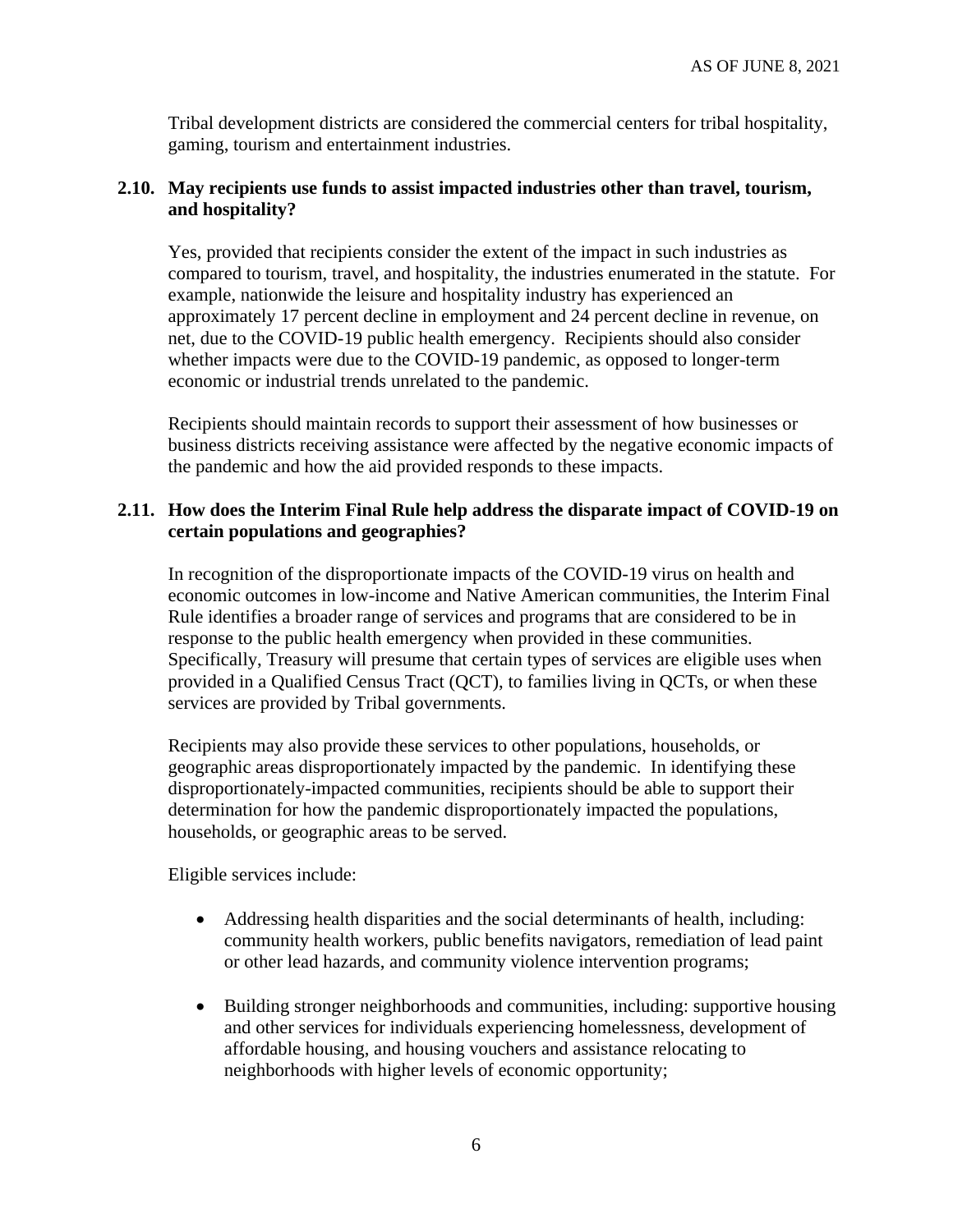- Addressing educational disparities exacerbated by COVID-19, including: early learning services, increasing resources for high-poverty school districts, educational services like tutoring or afterschool programs, and supports for students' social, emotional, and mental health needs; and
- Promoting healthy childhood environments, including: child care, home visiting programs for families with young children, and enhanced services for child welfare-involved families and foster youth.

#### **2.12. May recipients use funds to pay for vaccine incentive programs (e.g., cash or in-kind transfers, lottery programs, or other incentives for individuals who get vaccinated)?**

Yes. Under the Interim Final Rule, recipients may use Coronavirus State and Local Fiscal Recovery Funds to respond to the COVID-19 public health emergency, including expenses related to COVID-19 vaccination programs. See forthcoming 31 CFR 35.6(b)(1)(i). Programs that provide incentives reasonably expected to increase the number of people who choose to get vaccinated, or that motivate people to get vaccinated sooner than they otherwise would have, are an allowable use of funds so long as such costs are reasonably proportional to the expected public health benefit.

## <span id="page-6-0"></span>**2.13. May recipients use funds to pay "back to work incentives" (e.g., cash payments for newly employed workers after a certain period of time on the job)? [5/27]**

Yes. Under the Interim Final Rule, recipients may use Coronavirus State and Local Fiscal Recovery Funds to provide assistance to unemployed workers. See forthcoming 31 CFR 35.6(b)(4). This assistance can include job training or other efforts to accelerate rehiring and thus reduce unemployment, such as childcare assistance, assistance with transportation to and from a jobsite or interview, and incentives for newly employed workers.

## <span id="page-6-1"></span>**2.14. The Coronavirus Relief Fund (CRF) included as an eligible use: "Payroll expenses for public safety, public health, health care, human services, and similar employees whose services are substantially dedicated to mitigating or responding to the COVID-19 public health emergency." What has changed in CSFRF/CLFRF, and what type of documentation is required under CSFRF/CLFRF? [5/27]**

Many of the expenses authorized under the Coronavirus Relief Fund are also eligible uses under the CSFRF/CLFRF. However, in the case of payroll expenses for public safety, public health, health care, human services, and similar employees (hereafter, public health and safety staff), the CSFRF/CLFRF does differ from the CRF. This change reflects the differences between the ARPA and CARES Act and recognizes that the response to the COVID-19 public health emergency has changed and will continue to change over time. In particular, funds may be used for payroll and covered benefits expenses for public safety, public health, health care, human services, and similar employees, including first responders, to the extent that the employee's time that is dedicated to responding to the COVID-19 public health emergency.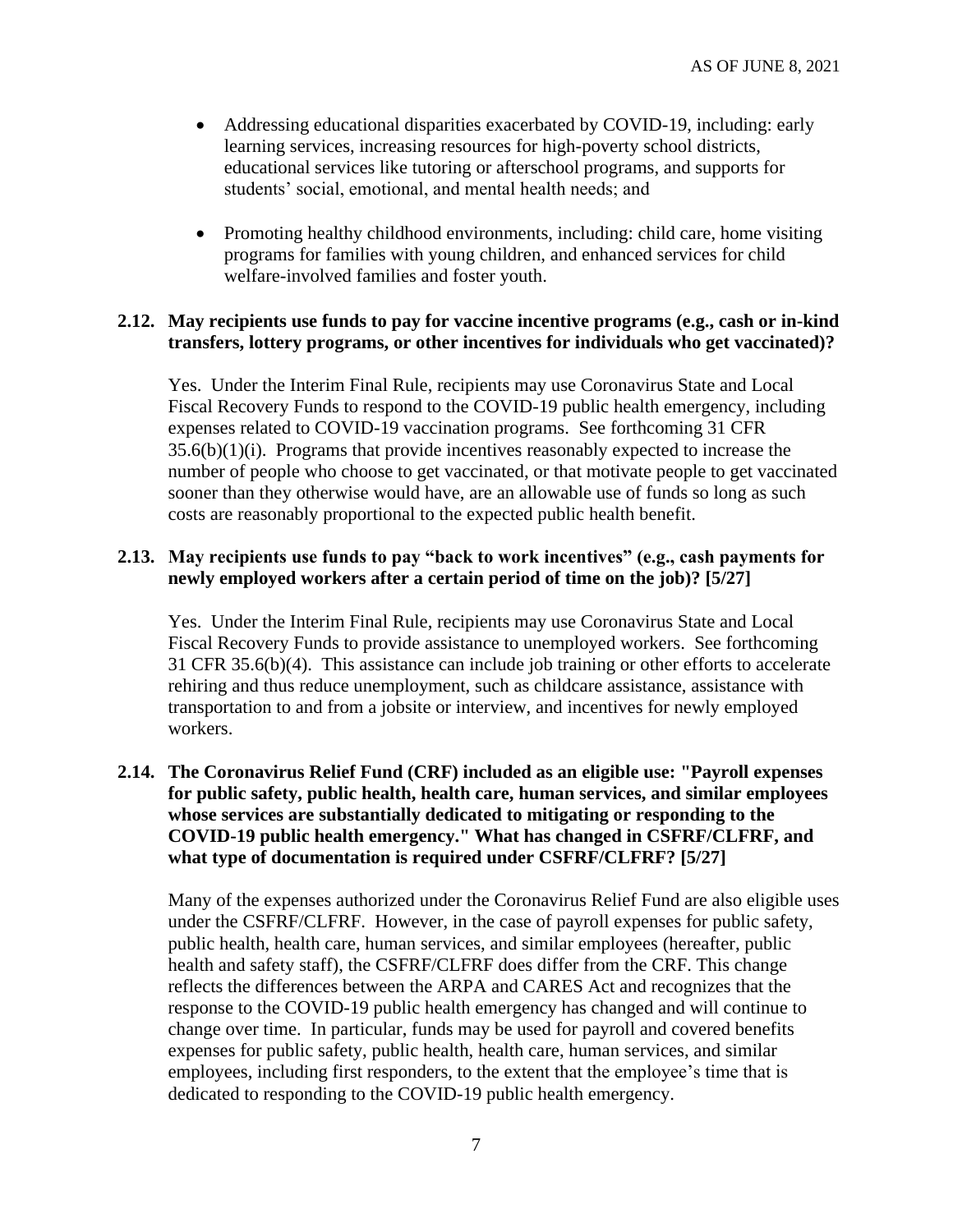For administrative convenience, the recipient may consider a public health and safety employee to be entirely devoted to mitigating or responding to the COVID-19 public health emergency, and therefore fully covered, if the employee, or his or her operating unit or division, is primarily dedicated (e.g., more than half of the employee's time is dedicated) to responding to the COVID-19 public health emergency.

Recipients may use presumptions for assessing whether an employee, division, or operating unit is primarily dedicated to COVID-19 response. The recipient should maintain records to support its assessment, such as payroll records, attestations from supervisors or staff, or regular work product or correspondence demonstrating work on the COVID-19 response. Recipients need not routinely track staff hours. Recipients should periodically reassess their determinations.

## <span id="page-7-0"></span>**2.15. What staff are included in "public safety, public health, health care, human services, and similar employees"? Would this include, for example, 911 operators, morgue staff, medical examiner staff, or EMS staff? [5/27]**

As discussed in the Interim Final Rule, funds may be used for payroll and covered benefits expenses for public safety, public health, health care, human services, and similar employees, for the portion of the employee's time that is dedicated to responding to the COVID-19 public health emergency.

Public safety employees would include police officers (including state police officers), sheriffs and deputy sheriffs, firefighters, emergency medical responders, correctional and detention officers, and those who directly support such employees such as dispatchers and supervisory personnel. Public health employees would include employees involved in providing medical and other health services to patients and supervisory personnel, including medical staff assigned to schools, prisons, and other such institutions, and other support services essential for patient care (e.g., laboratory technicians, medical examiner or morgue staff) as well as employees of public health departments directly engaged in matters related to public health and related supervisory personnel. Human services staff include employees providing or administering social services; public benefits; child welfare services; and child, elder, or family care, as well as others.

#### <span id="page-7-1"></span>**2.16. May recipients use funds to establish a public jobs program? [6/8]**

Yes. The Interim Final Rule permits a broad range of services to unemployed or underemployed workers and other individuals that suffered negative economic impacts from the pandemic. That can include public jobs programs, subsidized employment, combined education and on-the-job training programs, or job training to accelerate rehiring or address negative economic or public health impacts experienced due to a worker's occupation or level of training. The broad range of permitted services can also include other employment supports, such as childcare assistance or assistance with transportation to and from a jobsite or interview.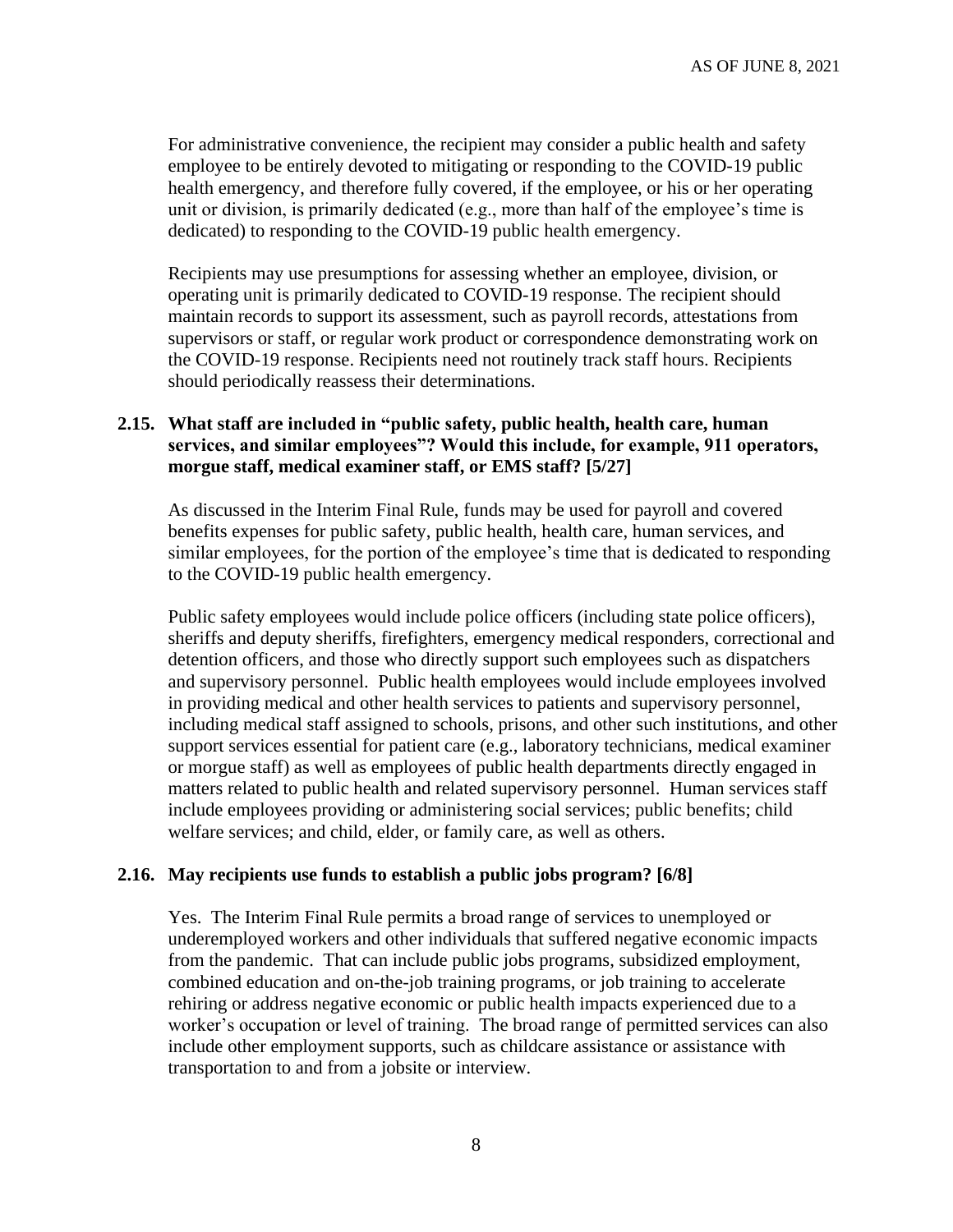The Interim Final Rule includes as an eligible use re-hiring public sector staff up to the government's level of pre-pandemic employment. "Public sector staff" would not include individuals participating in a job training or subsidized employment program administered by the recipient.

## **3. Eligible Uses – Revenue Loss**

#### <span id="page-8-0"></span>**3.1. How is revenue defined for the purpose of this provision?**

The Interim Final Rule adopts a definition of "General Revenue" that is based on, but not identical, to the Census Bureau's concept of "General Revenue from Own Sources" in the Annual Survey of State and Local Government Finances.

General Revenue includes revenue from taxes, current charges, and miscellaneous general revenue. It excludes refunds and other correcting transactions, proceeds from issuance of debt or the sale of investments, agency or private trust transactions, and revenue generated by utilities and insurance trusts. General revenue also includes intergovernmental transfers between state and local governments, but excludes intergovernmental transfers from the Federal government, including Federal transfers made via a state to a locality pursuant to the CRF or the Fiscal Recovery Funds.

Tribal governments may include all revenue from Tribal enterprises and gaming operations in the definition of General Revenue.

## **3.2. Will revenue be calculated on an entity-wide basis or on a source-by-source basis (e.g. property tax, income tax, sales tax, etc.)?**

Recipients should calculate revenue on an entity-wide basis. This approach minimizes the administrative burden for recipients, provides for greater consistency across recipients, and presents a more accurate representation of the net impact of the COVID- 19 public health emergency on a recipient's revenue, rather than relying on financial reporting prepared by each recipient, which vary in methodology used and which generally aggregates revenue by purpose rather than by source.

### **3.3. Does the definition of revenue include outside concessions that contract with a state or local government?**

Recipients should classify revenue sources as they would if responding to the U.S. Census Bureau's Annual Survey of State and Local Government Finances. According to the Census Bureau's [Government Finance and Employment Classification manual,](https://www2.census.gov/govs/pubs/classification/2006_classification_manual.pdf) the following is an example of current charges that would be included in a state or local government's general revenue from own sources: "Gross revenue of facilities operated by a government (swimming pools, recreational marinas and piers, golf courses, skating rinks, museums, zoos, etc.); auxiliary facilities in public recreation areas (camping areas,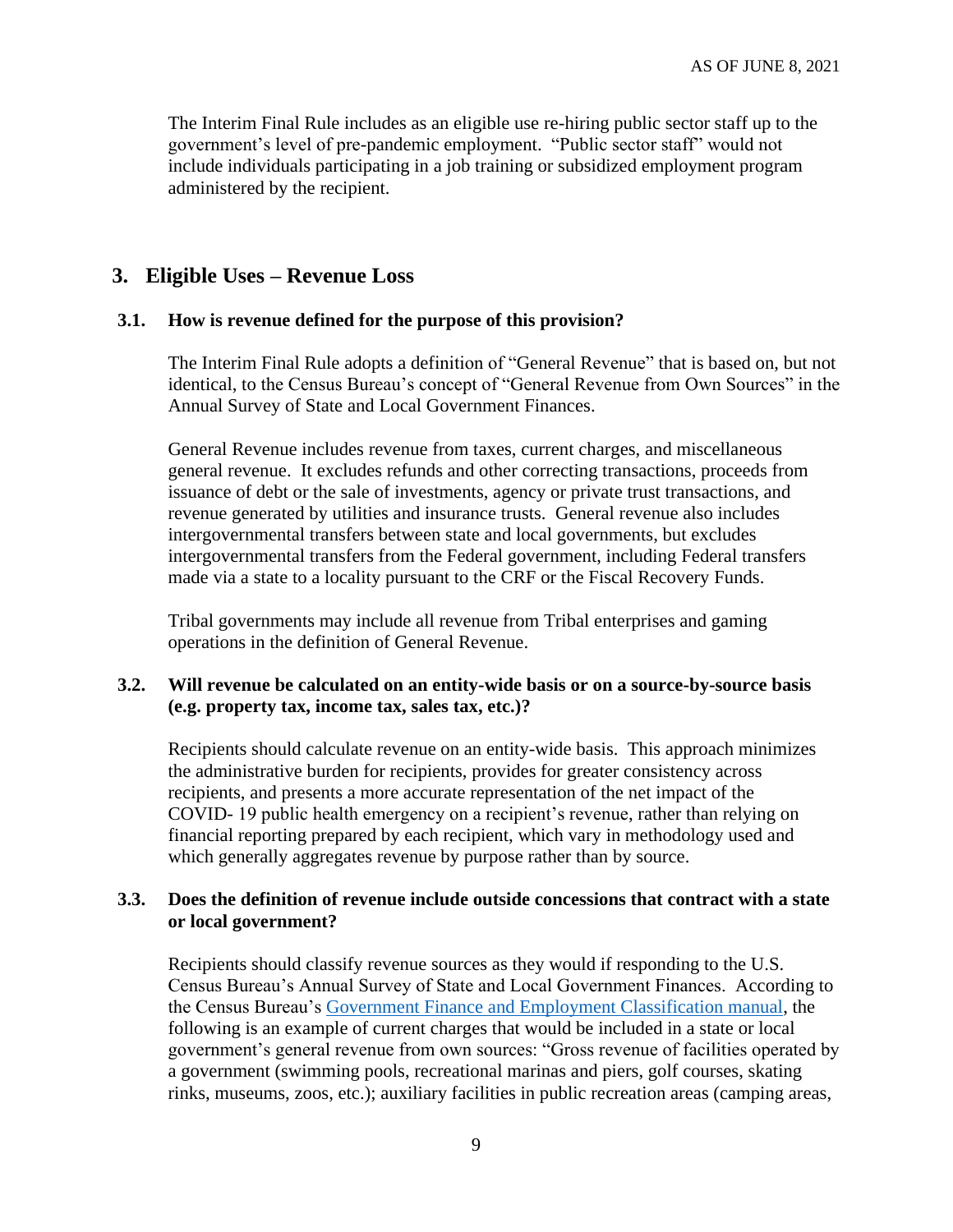refreshment stands, gift shops, etc.); lease or use fees from stadiums, auditoriums, and community and convention centers; and rentals from concessions at such facilities."

#### **3.4. What is the time period for estimating revenue loss? Will revenue losses experienced prior to the passage of the Act be considered?**

Recipients are permitted to calculate the extent of reduction in revenue as of four points in time: December 31, 2020; December 31, 2021; December 31, 2022; and December 31, 2023. This approach recognizes that some recipients may experience lagged effects of the pandemic on revenues.

Upon receiving Fiscal Recovery Fund payments, recipients may immediately calculate revenue loss for the period ending December 31, 2020.

#### **3.5. What is the formula for calculating the reduction in revenue?**

A reduction in a recipient's General Revenue equals:

Max {[Base Year Revenue\* (1+Growth Adjustment) $\frac{n_t}{12}$ ] - Actual General Revenue<sub>t</sub>; 0}

Where:

*Base Year Revenue* is General Revenue collected in the most recent full fiscal year prior to the COVD-19 public health emergency.

*Growth Adjustment* is equal to the greater of 4.1 percent (or 0.041) and the recipient's average annual revenue growth over the three full fiscal years prior to the COVID-19 public health emergency.

*n* equals the number of months elapsed from the end of the base year to the calculation date.

*Actual General Revenue* is a recipient's actual general revenue collected during 12-month period ending on each calculation date.

Subscript *t* denotes the calculation date.

#### **3.6. Are recipients expected to demonstrate that reduction in revenue is due to the COVID-19 public health emergency?**

In the Interim Final Rule, any diminution in actual revenue calculated using the formula above would be presumed to have been "due to" the COVID-19 public health emergency. This presumption is made for administrative ease and in recognition of the broad-based economic damage that the pandemic has wrought.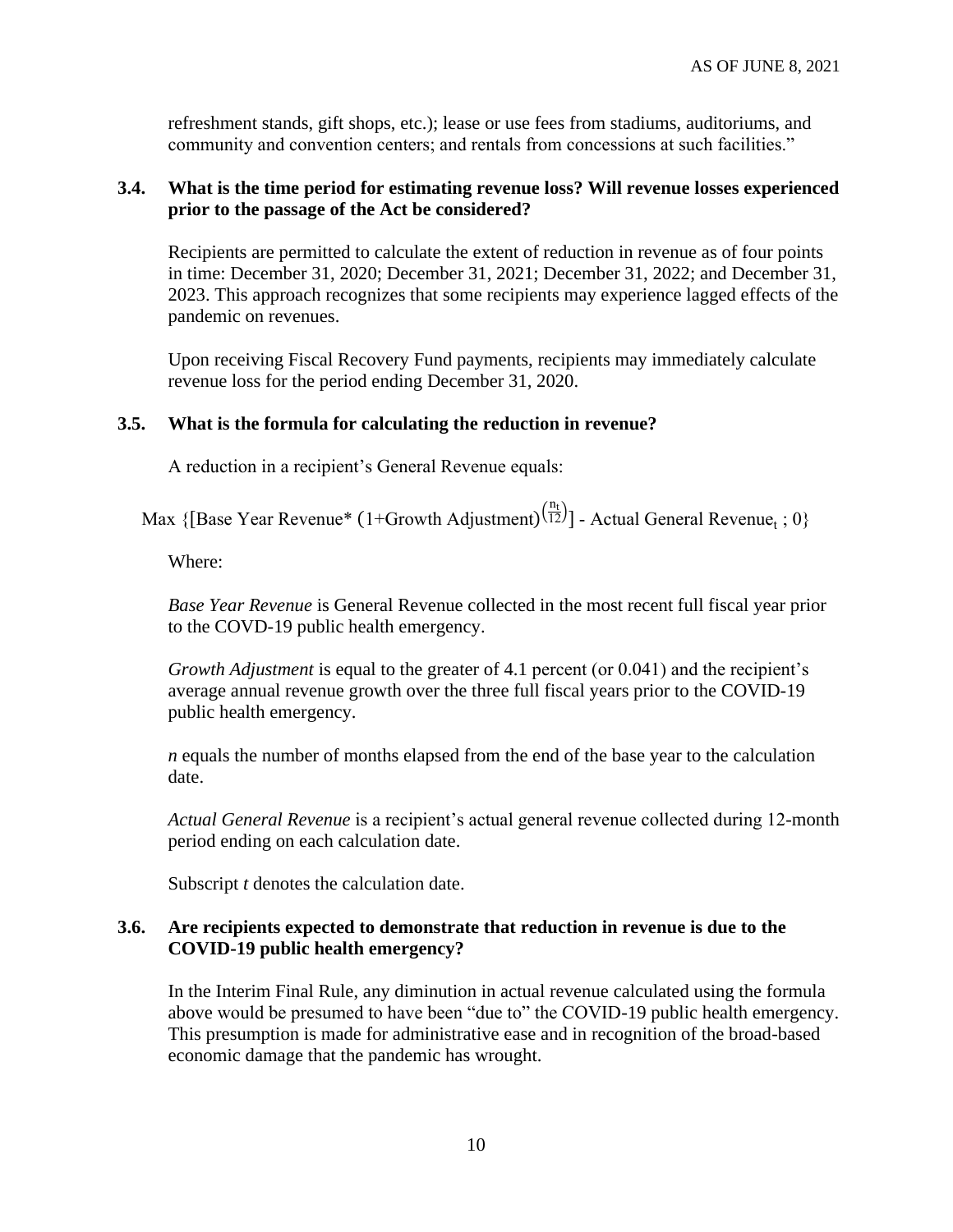### **3.7. May recipients use pre-pandemic projections as a basis to estimate the reduction in revenue?**

No. Treasury is disallowing the use of projections to ensure consistency and comparability across recipients and to streamline verification. However, in estimating the revenue shortfall using the formula above, recipients may incorporate their average annual revenue growth rate in the three full fiscal years prior to the public health emergency.

#### <span id="page-10-1"></span>**3.8. Once a recipient has identified a reduction in revenue, are there any restrictions on how recipients use funds up to the amount of the reduction?**

The Interim Final Rule gives recipients broad latitude to use funds for the provision of government services to the extent of reduction in revenue. Government services can include, but are not limited to, maintenance of infrastructure or pay-go spending for building new infrastructure, including roads; modernization of cybersecurity, including hardware, software, and protection of critical infrastructure; health services; environmental remediation; school or educational services; and the provision of police, fire, and other public safety services.

However, paying interest or principal on outstanding debt, replenishing rainy day or other reserve funds, or paying settlements or judgments would not be considered provision of a government service, since these uses of funds do not entail direct provision of services to citizens. This restriction on paying interest or principal on any outstanding debt instrument, includes, for example, short-term revenue or tax anticipation notes, or paying fees or issuance costs associated with the issuance of new debt. In addition, the overarching restrictions on all program funds (e.g., restriction on pension deposits, restriction on using funds for non-federal match where barred by regulation or statute) would apply.

## <span id="page-10-0"></span>**3.9. How do I know if a certain type of revenue should be counted for the purpose of computing revenue loss? [5/27]**

As discussed in FAQ [#3.1,](#page-8-0) the Interim Final Rule adopts a definition of "General Revenue" that is based on, but not identical, to the Census Bureau's concept of "General Revenue from Own Sources" in the Annual Survey of State and Local Government Finances.

Recipients should refer to the definition of "General Revenue" included in the Interim Final Rule. See forthcoming 31 CFR 35.3. If a recipient is unsure whether a particular revenue source is included in the Interim Final Rule's definition of "General Revenue," the recipient may consider the classification and instructions used to complete the Census Bureau's Annual Survey.

For example, parking fees would be classified as a Current Charge for the purpose of the Census Bureau's Annual Survey, and the Interim Final Rule's concept of "General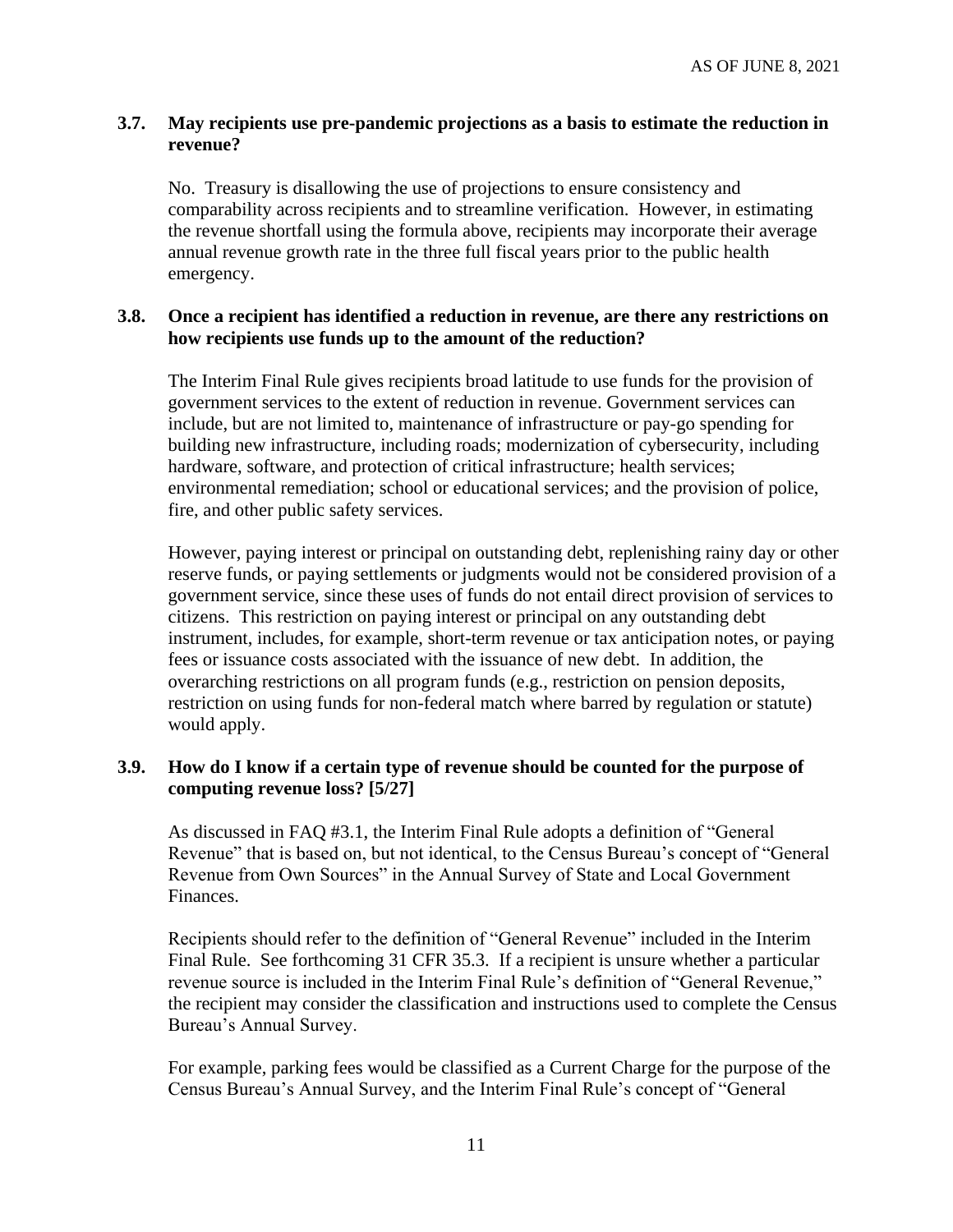Revenue" includes all Current Charges. Therefore, parking fees would be included in the Interim Final Rule's concept of "General Revenue."

The Census Bureau's Government Finance and Employment Classification manual is available [here.](https://www2.census.gov/govs/pubs/classification/2006_classification_manual.pdf.)

#### <span id="page-11-0"></span>**3.10. In calculating revenue loss, are recipients required to use audited financials? [6/8]**

Where audited data is not available, recipients are not required to obtain audited data. Treasury expects all information submitted to be complete and accurate. See 31 CFR  $35.4(c)$ .

### <span id="page-11-1"></span>**3.11. In calculating revenue loss, should recipients use their own data, or Census data? [6/8]**

Recipients should use their own data sources to calculate general revenue, and do not need to rely on published revenue data from the Census Bureau. Treasury acknowledges that due to differences in timing, data sources, and definitions, recipients' self-reported general revenue figures may differ somewhat from those published by the Census Bureau.

#### <span id="page-11-2"></span>**3.12. Should recipients calculate revenue loss on a cash basis or an accrual basis? [6/8]**

Recipients may provide data on a cash, accrual, or modified accrual basis, provided that recipients are consistent in their choice of methodology throughout the covered period and until reporting is no longer required.

## **4. Eligible Uses – General**

#### **4.1. May recipients use funds to replenish a budget stabilization fund, rainy day fund, or similar reserve account?**

No. Funds made available to respond to the public health emergency and its negative economic impacts are intended to help meet pandemic response needs and provide immediate stabilization for households and businesses. Contributions to rainy day funds and similar reserves funds would not address these needs or respond to the COVID-19 public health emergency, but would rather be savings for future spending needs. Similarly, funds made available for the provision of governmental services (to the extent of reduction in revenue) are intended to support direct provision of services to citizens. Contributions to rainy day funds are not considered provision of government services, since such expenses do not directly relate to the provision of government services.

#### **4.2. May recipients use funds to invest in infrastructure other than water, sewer, and broadband projects (e.g. roads, public facilities)?**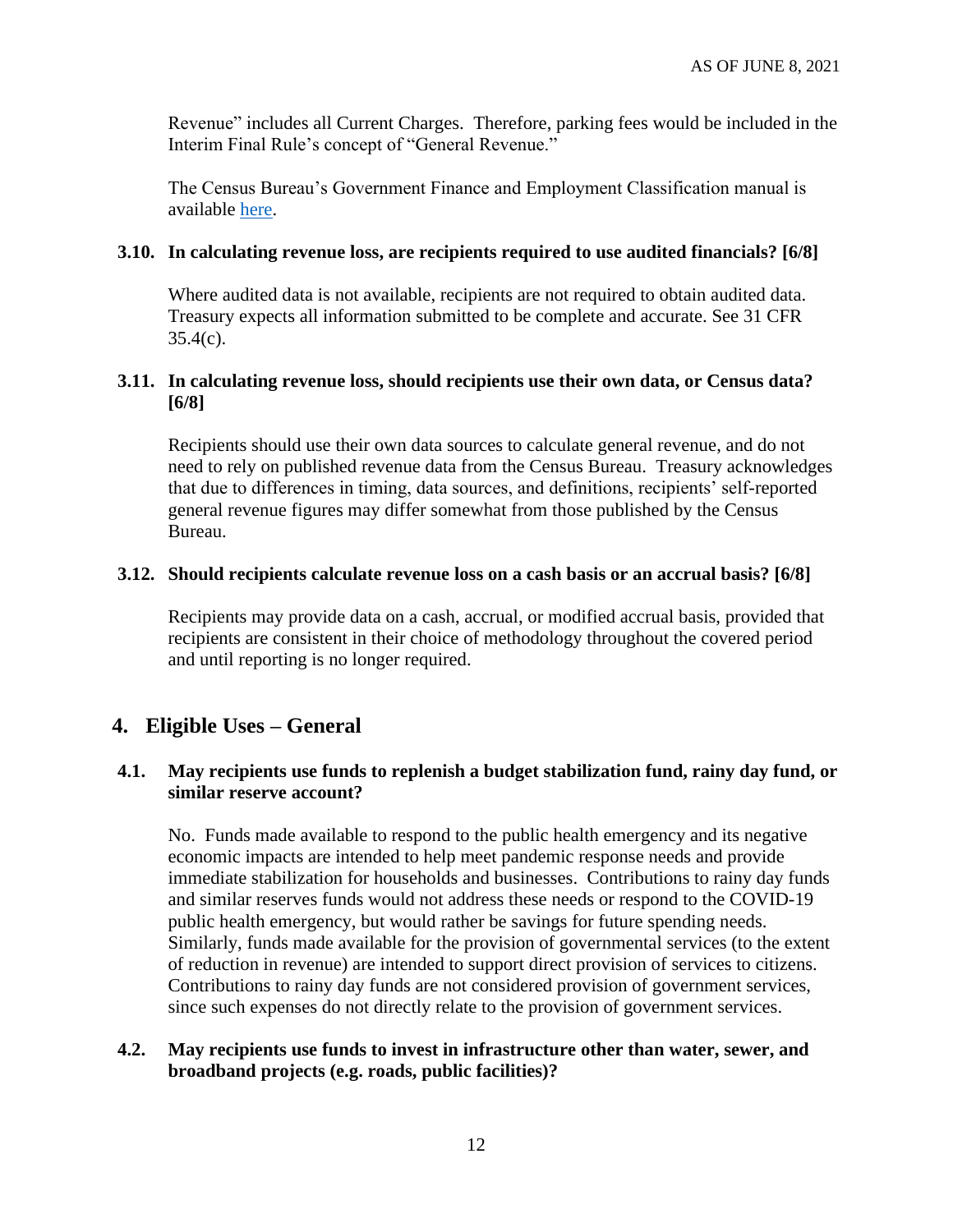Under  $602(c)(1)(C)$  or  $603(c)(1)(C)$ , recipients may use funds for maintenance of infrastructure or pay-go spending for building of new infrastructure as part of the general provision of government services, to the extent of the estimated reduction in revenue due to the public health emergency.

Under  $602(c)(1)(A)$  or  $603(c)(1)(A)$ , a general infrastructure project typically would not be considered a response to the public health emergency and its negative economic impacts unless the project responds to a specific pandemic-related public health need (e.g., investments in facilities for the delivery of vaccines) or a specific negative economic impact of the pandemic (e.g., affordable housing in a Qualified Census Tract).

### **4.3. May recipients use funds to pay interest or principal on outstanding debt?**

No. Expenses related to financing, including servicing or redeeming notes, would not address the needs of pandemic response or its negative economic impacts. Such expenses would also not be considered provision of government services, as these financing expenses do not directly provide services or aid to citizens.

This applies to paying interest or principal on any outstanding debt instrument, including, for example, short-term revenue or tax anticipation notes, or paying fees or issuance costs associated with the issuance of new debt.

## **4.4. May recipients use funds to satisfy nonfederal matching requirements under the Stafford Act? May recipients use funds to satisfy nonfederal matching requirements generally?**

Fiscal Recovery Funds are subject to pre-existing limitations in other federal statutes and regulations and may not be used as non-federal match for other Federal programs whose statute or regulations bar the use of Federal funds to meet matching requirements. For example, expenses for the state share of Medicaid are not an eligible use. For information on FEMA programs, please [see here.](https://www.fema.gov/press-release/20210203/fema-statement-100-cost-share)

#### <span id="page-12-0"></span>**4.5. Are governments required to submit proposed expenditures to Treasury for approval? [5/27]**

No. Recipients are not required to submit planned expenditures for prior approval by Treasury. Recipients are subject to the requirements and guidelines for eligible uses contained in the Interim Final Rule.

#### <span id="page-12-1"></span>**4.6. How do I know if a specific use is eligible? [5/27]**

Fiscal Recovery Funds must be used in one of the four eligible use categories specified in the American Rescue Plan Act and implemented in the Interim Final Rule: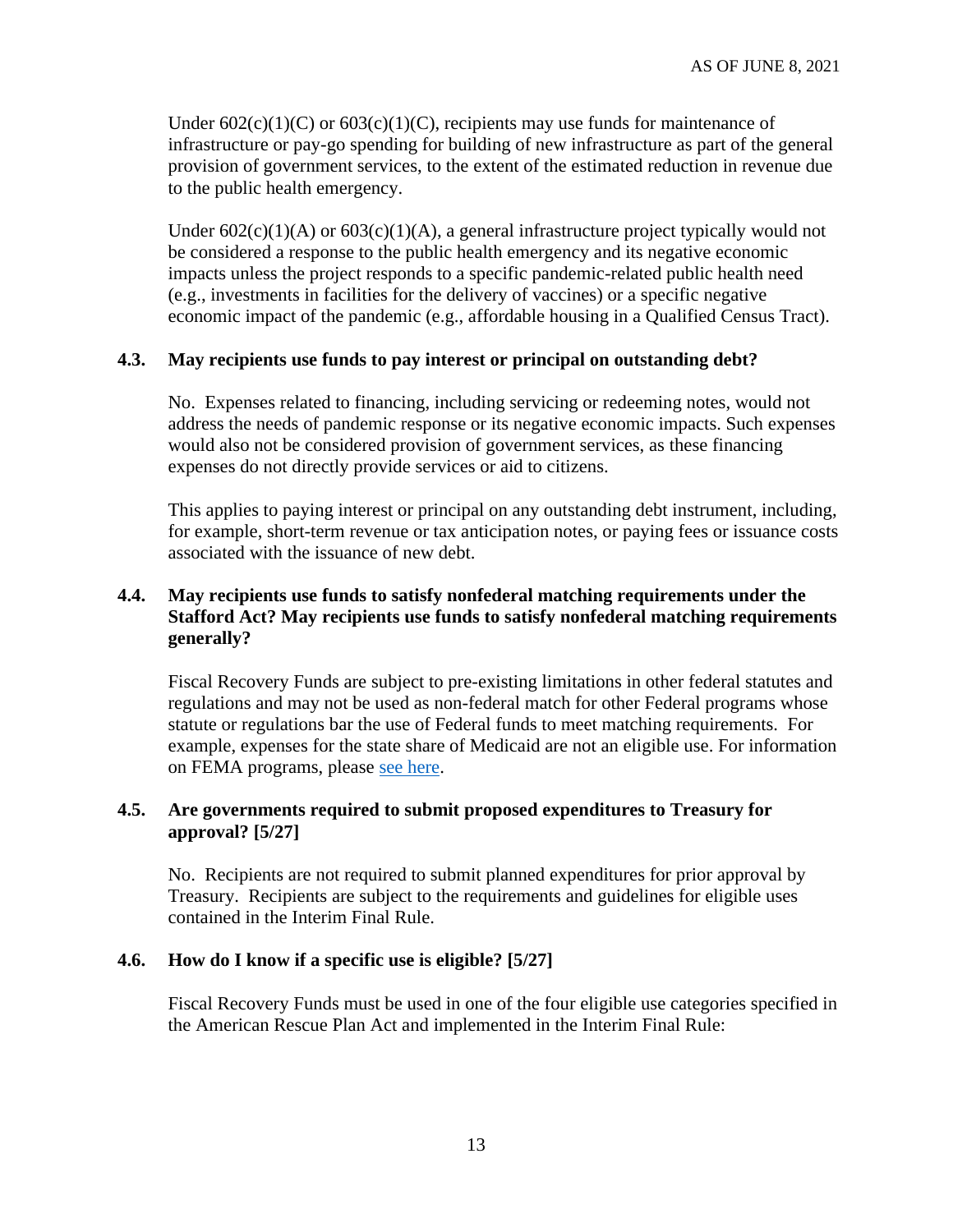- a) To respond to the public health emergency or its negative economic impacts, including assistance to households, small businesses, and nonprofits, or aid to impacted industries such as tourism, travel, and hospitality;
- b) To respond to workers performing essential work during the COVID-19 public health emergency by providing premium pay to eligible workers;
- c) For the provision of government services to the extent of the reduction in revenue due to the COVID–19 public health emergency relative to revenues collected in the most recent full fiscal year prior to the emergency; and
- d) To make necessary investments in water, sewer, or broadband infrastructure.

Recipients should consult Section II of the Interim Final Rule for additional information on eligible uses. For recipients evaluating potential uses under (a), the Interim Final Rule contains a non-exclusive list of programs or services that may be funded as responding to COVID-19 or the negative economic impacts of the COVID-19 public health emergency, along with considerations for evaluating other potential uses of Fiscal Recovery Funds not explicitly listed. See Section II of the Interim Final Rule for additional discussion.

For recipients evaluating potential uses under (c), the Interim Final Rule gives recipients broad latitude to use funds for the provision of government services to the extent of reduction in revenue. See FAQ [#3.8](#page-10-1) for additional discussion.

For recipients evaluating potential uses under (b) and (d), see Sections [5](#page-14-0) and [6.](#page-15-0)

<span id="page-13-0"></span>**4.7. Do restrictions on using Coronavirus State and Local Fiscal Recovery Funds to cover costs incurred beginning on March 3, 2021 apply to costs incurred by the recipient (e.g., a State, local, territorial, or Tribal government) or to costs incurred by households, businesses, and individuals benefiting from assistance provided using Coronavirus State and Local Fiscal Recovery Funds? [6/8]**

The Interim Final Rule permits funds to be used to cover costs incurred beginning on March 3, 2021. This limitation applies to costs incurred by the recipient (i.e., the state, local, territorial, or Tribal government receiving funds). However, recipients may use Coronavirus State and Local Fiscal Recovery Funds to provide assistance to households, businesses, and individuals within the eligible use categories described in the Interim Final Rule for economic harms experienced by those households, businesses, and individuals prior to March 3, 2021. For example,

• Public Health/Negative Economic Impacts – Recipients may use Coronavirus State and Local Fiscal Recovery Funds to provide assistance to households – such as rent, mortgage, or utility assistance – for economic harms experienced or costs incurred by the household prior to March 3, 2021 (e.g., rental arrears from preceding months), provided that the cost of providing assistance to the household was not incurred by the recipient prior to March 3, 2021.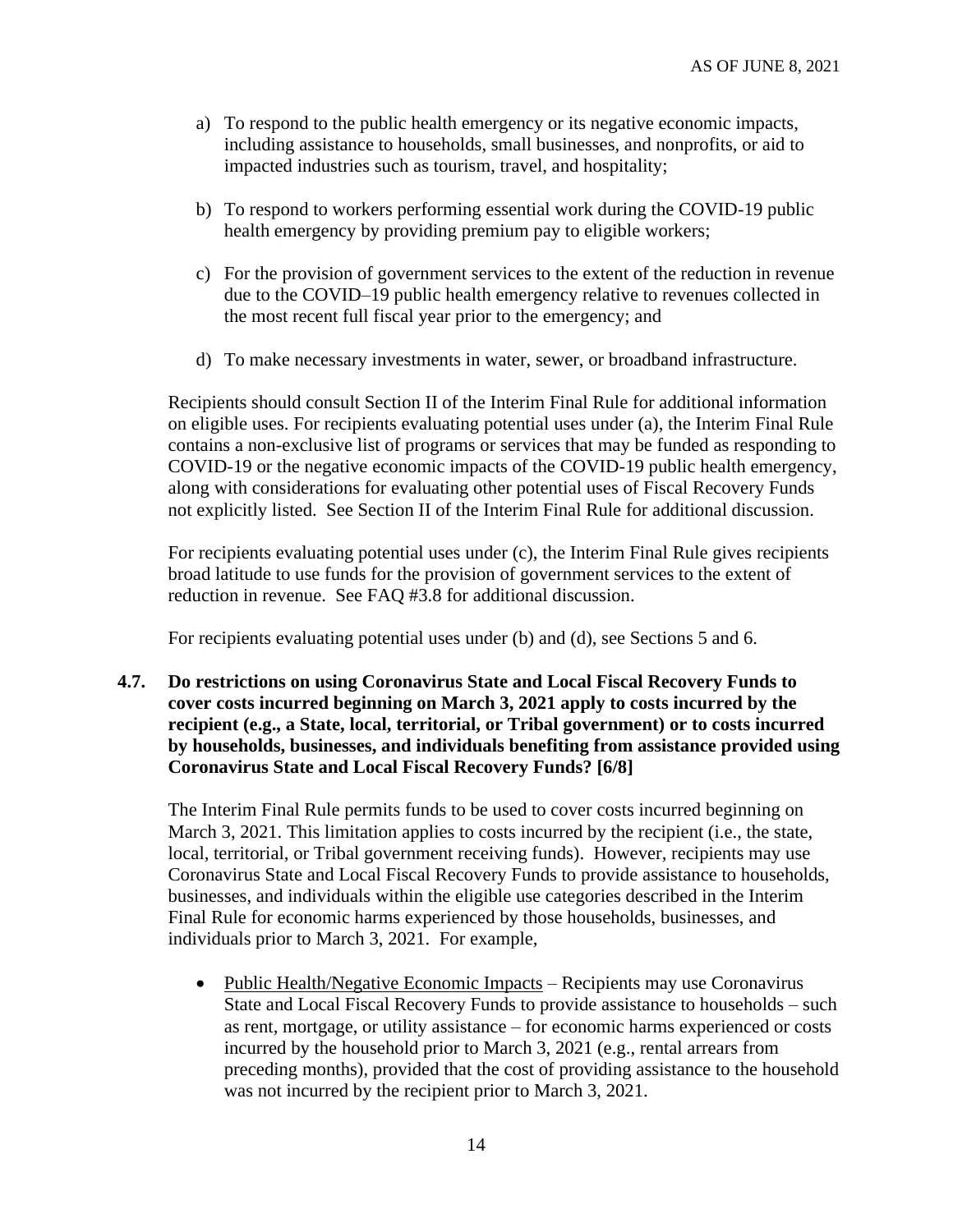- Premium Pay Recipients may provide premium pay retrospectively for work performed at any time since the start of the COVID-19 public health emergency. Such premium pay must be "in addition to" wages and remuneration already received and the obligation to provide such pay must not have been incurred by the recipient prior to March 3, 2021.
- Revenue Loss The Interim Final Rule gives recipients broad latitude to use funds for the provision of government services to the extent of reduction in revenue. The calculation of lost revenue begins with the recipient's revenue in the last full fiscal year prior to the COVID-19 public health emergency and includes the 12-month period ending December 31, 2020. However, use of funds for government services must be forward looking for costs incurred by the recipient after March 3, 2021.
- Investments in Water, Sewer, and Broadband Recipients may use Coronavirus State and Local Fiscal Recovery Funds to make necessary investments in water, sewer, and broadband. See FAQ Section [6.](#page-15-0) Recipients may use Coronavirus State and Local Fiscal Recovery Funds to cover costs incurred for eligible projects planned or started prior to March 3, 2021, provided that the project costs covered by the Coronavirus State and Local Fiscal Recovery Funds were incurred after March 3, 2021.

# <span id="page-14-0"></span>**5. Eligible Uses – Premium Pay**

#### **5.1. What criteria should recipients use in identifying essential workers to receive premium pay?**

Essential workers are those in critical infrastructure sectors who regularly perform inperson work, interact with others at work, or physically handle items handled by others.

Critical infrastructure sectors include healthcare, education and childcare, transportation, sanitation, grocery and food production, and public health and safety, among others, as provided in the Interim Final Rule. Governments receiving Fiscal Recovery Funds have the discretion to add additional sectors to this list, so long as the sectors are considered critical to protect the health and well-being of residents.

The Interim Final Rule emphasizes the need for recipients to prioritize premium pay for lower income workers. Premium pay that would increase a worker's total pay above 150% of the greater of the state or county average annual wage requires specific justification for how it responds to the needs of these workers.

## **5.2. What criteria should recipients use in identifying third-party employers to receive grants for the purpose of providing premium pay to essential workers?**

Any third-party employers of essential workers are eligible. Third-party contractors who employ essential workers in eligible sectors are also eligible for grants to provide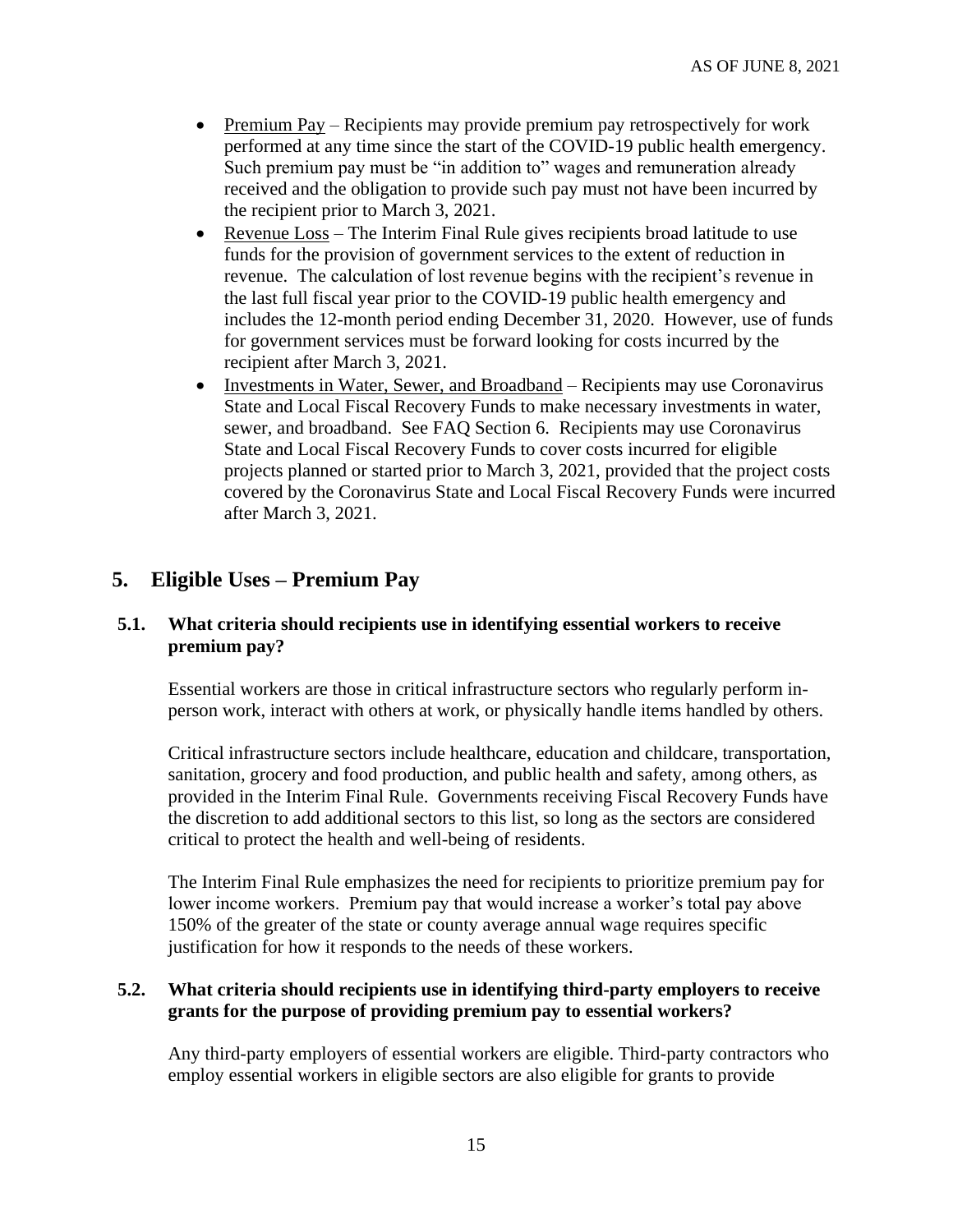premium pay. Selection of third-party employers and contractors who receive grants is at the discretion of recipients.

To ensure any grants respond to the needs of essential workers and are made in a fair and transparent manner, the rule imposes some additional reporting requirements for grants to third-party employers, including the public disclosure of grants provided.

#### **5.3. May recipients provide premium pay retroactively for work already performed?**

Yes. Treasury encourages recipients to consider providing premium pay retroactively for work performed during the pandemic, recognizing that many essential workers have not yet received additional compensation for their service during the pandemic.

## <span id="page-15-0"></span>**6. Eligible Uses – Water, Sewer, and Broadband Infrastructure**

#### **6.1. What types of water and sewer projects are eligible uses of funds?**

The Interim Final Rule generally aligns eligible uses of the Funds with the wide range of types or categories of projects that would be eligible to receive financial assistance through the Environmental Protection Agency's Clean Water State Revolving Fund (CWSRF) or Drinking Water State Revolving Fund (DWSRF).

Under the DWSRF, categories of [eligible projects](https://www.epa.gov/dwsrf/drinking-water-state-revolving-fund-eligibility-handbook) include: treatment, transmission and distribution (including lead service line replacement), source rehabilitation and decontamination, storage, consolidation, and new systems development.

Under the CWSRF, categories of [eligible projects](https://www.epa.gov/cwsrf/learn-about-clean-water-state-revolving-fund-cwsrf#eligibilities) include: construction of publiclyowned treatment works, nonpoint source pollution management, national estuary program projects, decentralized wastewater treatment systems, stormwater systems, water conservation, efficiency, and reuse measures, watershed pilot projects, energy efficiency measures for publicly-owned treatment works, water reuse projects, security measures at publicly-owned treatment works, and technical assistance to ensure compliance with the Clean Water Act.

As mentioned in the Interim Final Rule, eligible projects under the DWSRF and CWSRF support efforts to address climate change, as well as to meet cybersecurity needs to protect water and sewer infrastructure. Given the lifelong impacts of lead exposure for children, and the widespread nature of lead service lines, Treasury also encourages recipients to consider projects to replace lead service lines.

## **6.2. May construction on eligible water, sewer, or broadband infrastructure projects continue past December 31, 2024, assuming funds have been obligated prior to that date?**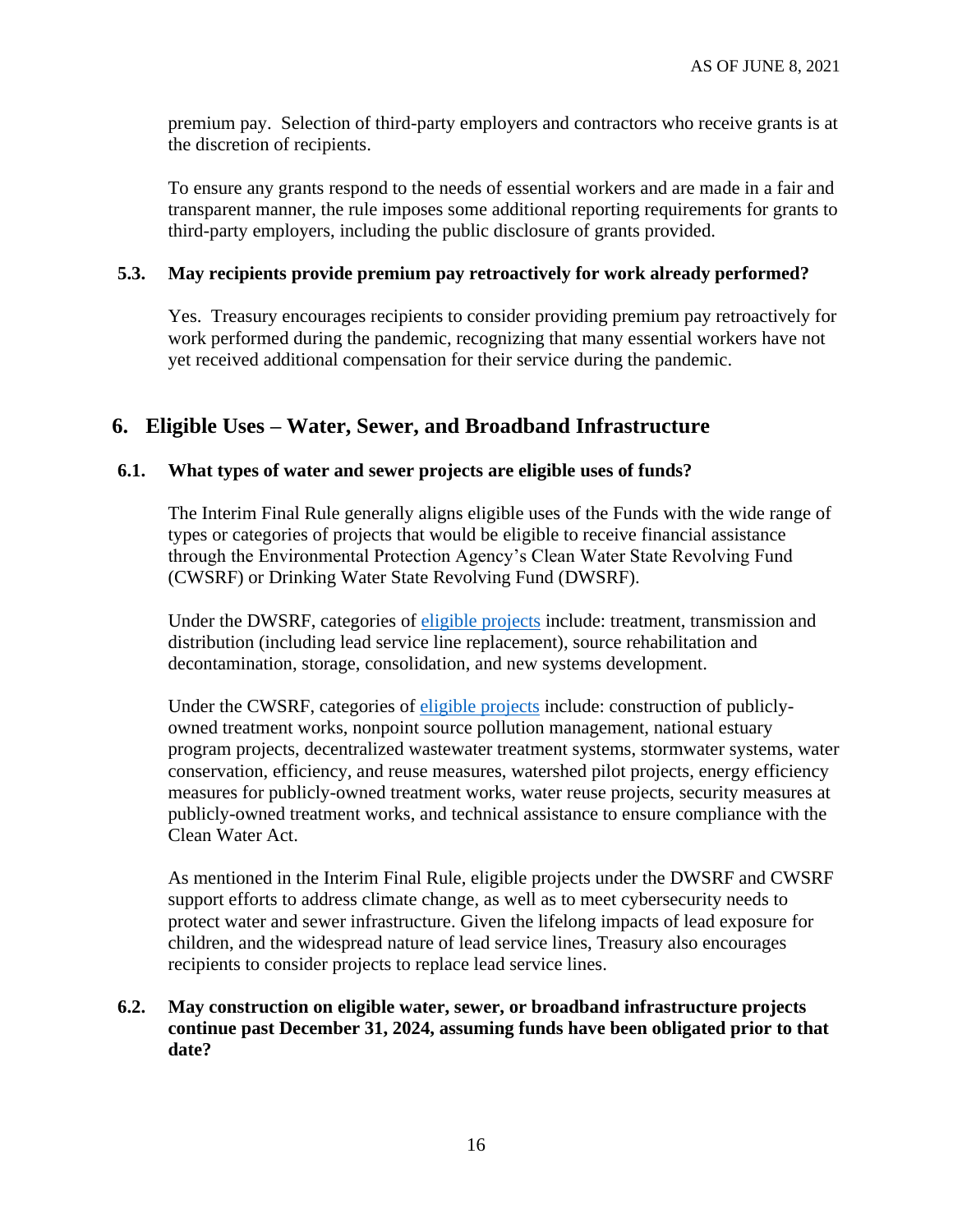Yes. Treasury is interpreting the requirement that costs be incurred by December 31, 2024 to only require that recipients have obligated the funds by such date. The period of performance will run until December 31, 2026, which will provide recipients a reasonable amount of time to complete projects funded with Fiscal Recovery Funds.

### **6.3. May recipients use funds as a non-federal match for the Clean Water State Revolving Fund (CWSRF) or Drinking Water State Revolving Fund (DWSRF)?**

Recipients may not use funds as a state match for the CWSRF and DWSRF due to prohibitions in utilizing federal funds as a state match in the authorizing statutes and regulations of the CWSRF and DWSRF.

#### **6.4. Does the National Environmental Policy Act (NEPA) apply to eligible infrastructure projects?**

NEPA does not apply to Treasury's administration of the Funds. Projects supported with payments from the Funds may still be subject to NEPA review if they are also funded by other federal financial assistance programs.

## **6.5. What types of broadband projects are eligible?**

The Interim Final Rule requires eligible projects to reliably deliver minimum speeds of 100 Mbps download and 100 Mbps upload. In cases where it is impracticable due to geography, topography, or financial cost to meet those standards, projects must reliably deliver at least 100 Mbps download speed, at least 20 Mbps upload speed, and be scalable to a minimum of 100 Mbps download speed and 100 Mbps upload speed.

Projects must also be designed to serve unserved or underserved households and businesses, defined as those that are not currently served by a wireline connection that reliably delivers at least 25 Mbps download speed and 3 Mbps of upload speed.

## **6.6. For broadband investments, may recipients use funds for related programs such as cybersecurity or digital literacy training?**

Yes. Recipients may use funds to provide assistance to households facing negative economic impacts due to Covid-19, including digital literacy training and other programs that promote access to the Internet. Recipients may also use funds for modernization of cybersecurity, including hardware, software, and protection of critical infrastructure, as part of provision of government services up to the amount of revenue lost due to the public health emergency.

## <span id="page-16-0"></span>**6.7. How do I know if a water, sewer, or broadband project is an eligible use of funds? Do I need pre-approval? [6/8]**

Recipients do not need approval from Treasury to determine whether an investment in a water, sewer, or broadband project is eligible under CSFRF/CLFRF. Each recipient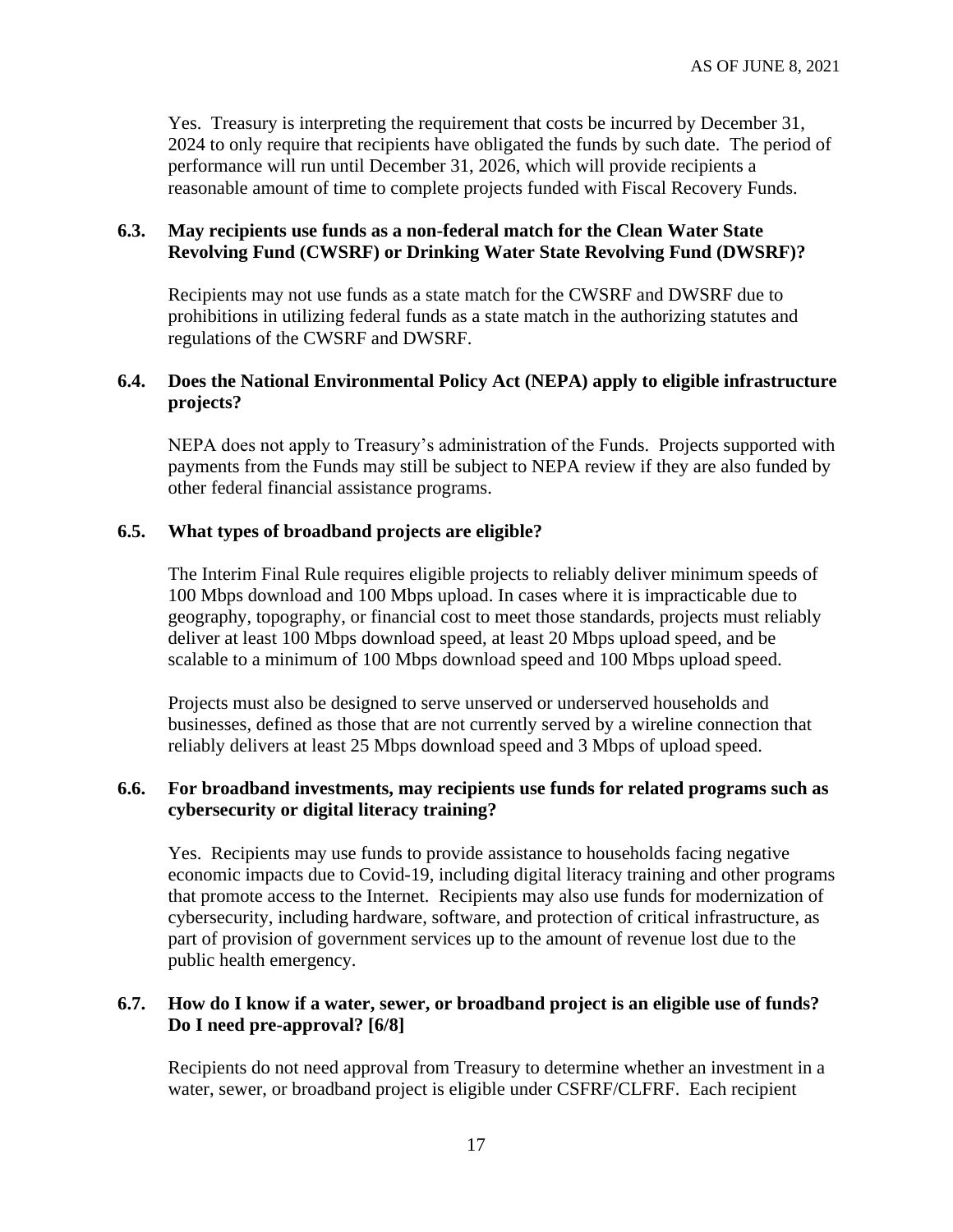should review the Interim Final Rule (IFR), along with the preamble to the Interim Final Rule, in order to make its own assessment of whether its intended project meets the eligibility criteria in the IFR. A recipient that makes its own determination that a project meets the eligibility criteria as outlined in the IFR may pursue the project as a CSFRF/CLFRF project without pre-approval from Treasury. Local government recipients similarly do not need state approval to determine that a project is eligible under CSFRF/CLFRF. However, recipients should be cognizant of other federal or state laws or regulations that may apply to construction projects independent of CSFRF/CLFRF funding conditions and that may require pre-approval.

For water and sewer projects, the IFR refers to the EPA [Drinking Water](https://www.epa.gov/dwsrf/dwsrf-eligibilities) and [Clean Water](https://www.epa.gov/cwsrf/learn-about-clean-water-state-revolving-fund-cwsrf#eligibilities) State Revolving Funds (SRFs) for the categories of projects and activities that are eligible for funding. Recipients should look at the relevant federal statutes, regulations, and guidance issued by the EPA to determine whether a water or sewer project is eligible. Of note, the IFR does not incorporate any other requirements contained in the federal statutes governing the SRFs or any conditions or requirements that individual states may place on their use of SRFs.

# **7. Non-Entitlement Units (NEUs)**

Answers to frequently asked questions on distribution of funds to NEUs can be found in this [FAQ supplement,](https://home.treasury.gov/system/files/136/NEU-FAQs.pdf) which is regularly updated.

# **8. Ineligible Uses**

## **8.1. What is meant by a pension "deposit"? Can governments use funds for routine pension contributions for employees whose payroll and covered benefits are eligible expenses?**

Treasury interprets "deposit" in this context to refer to an extraordinary payment into a pension fund for the purpose of reducing an accrued, unfunded liability. More specifically, the interim final rule does not permit this assistance to be used to make a payment into a pension fund if both: (1) the payment reduces a liability incurred prior to the start of the COVID-19 public health emergency, and (2) the payment occurs outside the recipient's regular timing for making such payments.

Under this interpretation, a "deposit" is distinct from a "payroll contribution," which occurs when employers make payments into pension funds on regular intervals, with contribution amounts based on a pre-determined percentage of employees' wages and salaries. In general, if an employee's wages and salaries are an eligible use of Fiscal Recovery Funds, recipients may treat the employee's covered benefits as an eligible use of Fiscal Recovery Funds.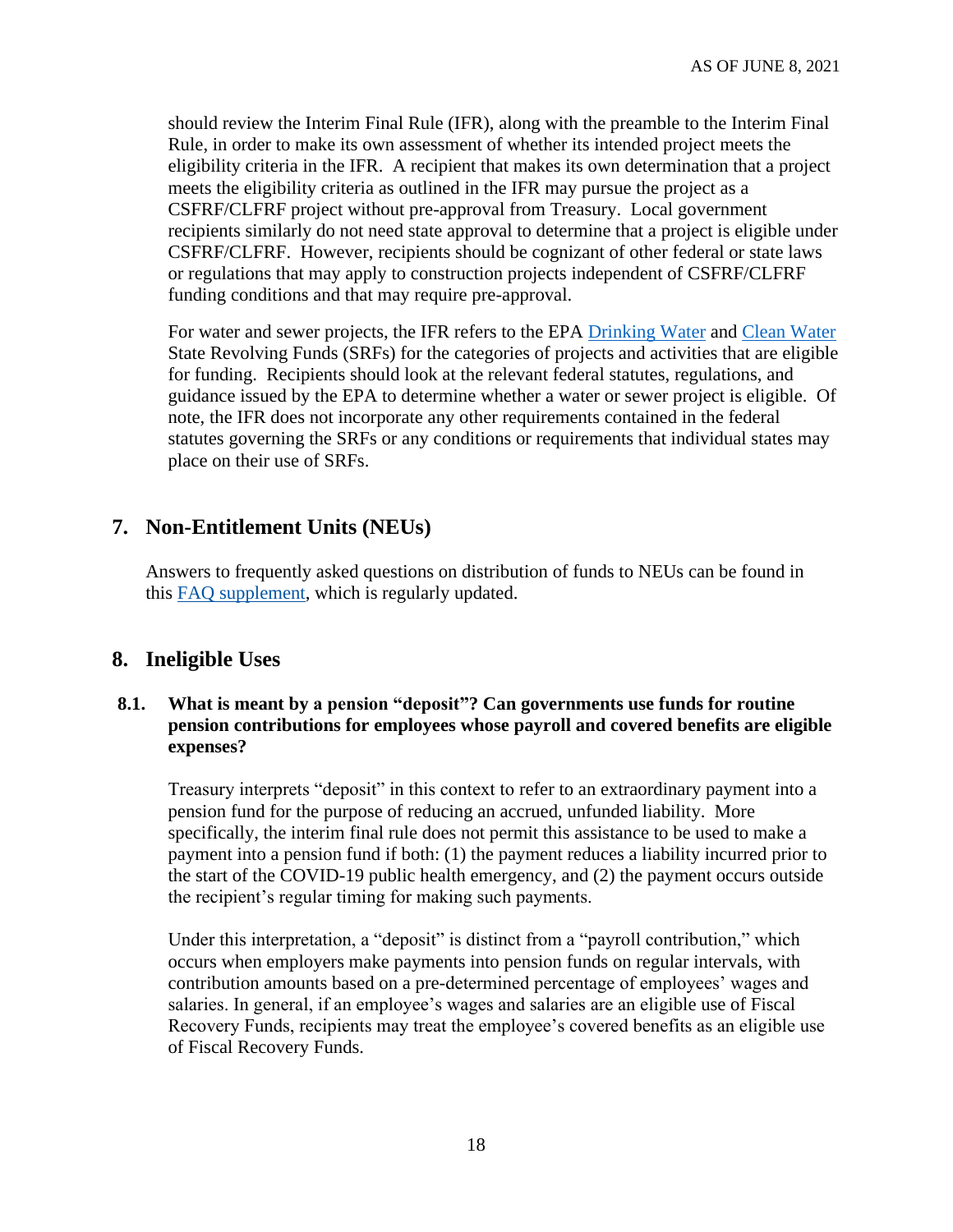## <span id="page-18-0"></span>**8.2. May recipients use Fiscal Recovery Funds to fund Other Post-Employment Benefits (OPEB)? [6/8]**

OPEB refers to benefits other than pensions (see, e.g., [Governmental Accounting](https://www.gasb.org/jsp/GASB/Page/GASBBridgePage&cid=1176164129754)  [Standards Board, "Other Post-Employment Benefits"\)](https://www.gasb.org/jsp/GASB/Page/GASBBridgePage&cid=1176164129754). Treasury has determined that Sections  $602(c)(2)(B)$  and  $603(c)(2)$ , which refer only to pensions, do not prohibit CSFRF/CLFRF recipients from funding OPEB. Recipients of either the CSFRF/CLFRF may use funds for eligible uses, and a recipient seeking to use CSFRF/CLFRF funds for OPEB contributions would need to justify those contributions under one of the four eligible use categories.

# **9. Reporting**

## **9.1. What records must be kept by governments receiving funds?**

Financial records and supporting documents related to the award must be retained for a period of five years after all funds have been expended or returned to Treasury, whichever is later. This includes those which demonstrate the award funds were used for eligible purposes in accordance with the ARPA, Treasury's regulations implementing those sections, and Treasury's guidance on eligible uses of funds.

## **9.2. What reporting will be required, and when will the first report be due?**

Recipients will be required to submit an interim report, quarterly project and expenditure reports, and annual recovery plan performance reports as specified below, regarding their utilization of Coronavirus State and Local Fiscal Recovery Funds.

Interim reports: States (defined to include the District of Columbia), territories, metropolitan cities, counties, and Tribal governments will be required to submit one interim report. The interim report will include a recipient's expenditures by category at the summary level and for states, information related to distributions to non-entitlement units of local government must also be included in the interim report. The interim report will cover activity from the date of award to July 31, 2021 and must be submitted to Treasury by August 31, 2021. Non-entitlement units of local government are not required to submit an interim report.

Quarterly Project and Expenditure reports: State (defined to include the District of Columbia), territorial, metropolitan city, county, and Tribal governments will be required to submit quarterly project and expenditure reports. This report will include financial data, information on contracts and subawards over \$50,000, types of projects funded, and other information regarding a recipient's utilization of award funds. Reports will be required quarterly with the exception of non-entitlement units, which will report annually. An interim report is due on August 31, 2021. The reports will include the same general data as those submitted by recipients of the Coronavirus Relief Fund, with some modifications to expenditure categories and the addition of data elements related to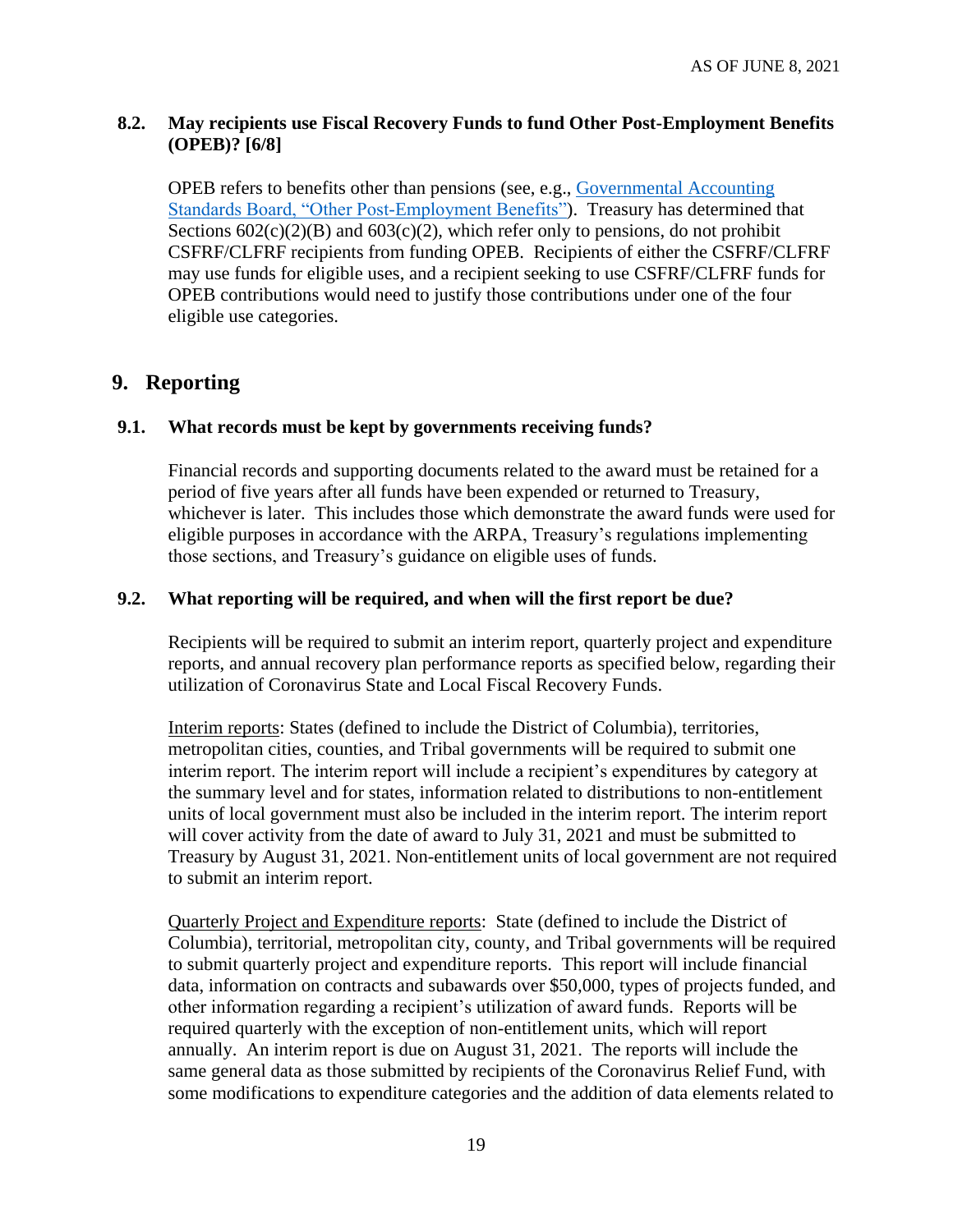specific eligible uses. The initial quarterly Project and Expenditure report will cover two calendar quarters from the date of award to September 30, 2021 and must be submitted to Treasury by October 31, 2021. The subsequent quarterly reports will cover one calendar quarter and must be submitted to Treasury within 30 days after the end of each calendar quarter.

Non-entitlement units of local government will be required to submit the project and expenditure report annually. The initial annual Project and Expenditure report for nonentitlement units of local government will cover activity from the date of award to September 30, 2021 and must be submitted to Treasury by October 31, 2021. The subsequent annual reports must be submitted to Treasury by October 31 each year.

Recovery Plan Performance reports: States (defined to include the District of Columbia), territories, metropolitan cities, and counties with a population that exceeds 250,000 residents will also be required to submit an annual recovery plan performance report to Treasury. This report will include descriptions of the projects funded and information on the performance indicators and objectives of each award, helping local residents understand how their governments are using the substantial resources provided by Coronavirus State and Local Fiscal Recovery Funds program. The initial recovery plan performance report will cover activity from date of award to July 31, 2021 and must be submitted to Treasury by August 31, 2021. Thereafter, the recovery plan performance reports will cover a 12-month period and recipients will be required to submit the report to Treasury within 30 days after the end of the 12-month period. The second Recovery Plan Performance report will cover the period from July 1, 2021 to June 30, 2022 and must be submitted to Treasury by July 31, 2022. Each annual recovery plan performance report must be posted on the public-facing website of the recipient. Local governments with fewer than 250,000 residents, Tribal governments, and non-entitlement units of local government are not required to develop a Recovery Plan Performance report.

Treasury will provide further guidance and instructions on the reporting requirements for program at a later date.

#### **9.3. What provisions of the Uniform Guidance for grants apply to these funds? Will the Single Audit requirements apply?**

Most of the provisions of the Uniform Guidance (2 CFR Part 200) apply to this program, including the Cost Principles and Single Audit Act requirements. Recipients should refer to the Assistance Listing for detail on the specific provisions of the Uniform Guidance that do not apply to this program. The Assistance Listing will be available on beta.SAM.gov.

#### <span id="page-19-0"></span>**9.4. Once a recipient has identified a reduction in revenue, how will Treasury track use of funds for the provision of government services? [6/8]**

The ARPA establishes four categories of eligible uses and further restrictions on the use of funds to ensure that Fiscal Recovery Funds are used within the four eligible use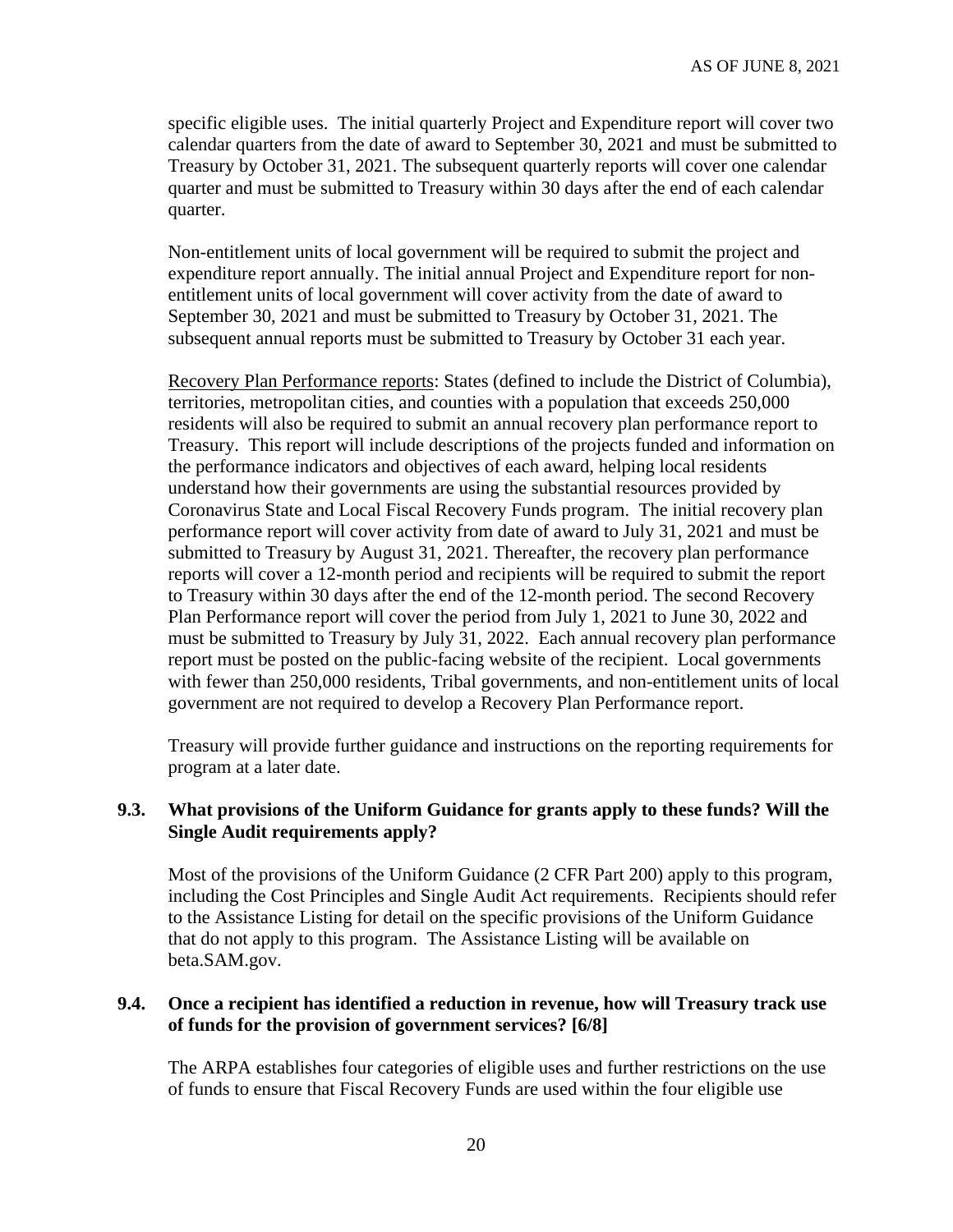categories. The Interim Final Rule implements these restrictions, including the scope of the eligible use categories and further restrictions on tax cuts and deposits into pensions. Reporting requirements will align with this structure.

Consistent with the broad latitude provided to recipients to use funds for government services to the extent of the reduction in revenue, recipients will be required to submit a description of services provided. As discussed in IFR, these services can include a broad range of services but may not be used directly for pension deposits, contributions to reserve funds, or debt service. Recipients may use sources of funding other than Fiscal Recovery Funds to make deposits to pension funds, contribute to reserve funds, and pay debt service, including during the period of performance for the Fiscal Recovery Fund award.

For recipients using Fiscal Recovery Funds to provide government services to the extent of reduction in revenue, the description of government services reported to Treasury may be narrative or in another form, and recipients are encouraged to report based on their existing budget processes and to minimize administrative burden. For example, a recipient with \$100 in revenue replacement funds available could indicate that \$50 were used for personnel costs and \$50 were used for pay-go building of sidewalk infrastructure.

In addition to describing the government services provided to the extent of reduction in revenue, all recipients will also be required to indicate that Fiscal Recovery Funds are not used directly to make a deposit in a pension fund. Further, recipients subject to the tax offset provision will be required to provide information necessary to implement the Interim Final Rule, as described in the Interim Final Rule. Treasury does not anticipate requiring other types of reporting or recordkeeping on spending in pensions, debt service, or contributions to reserve funds.

These requirements will be further detailed in forthcoming guidance on reporting requirements for the Fiscal Recovery Funds.

#### <span id="page-20-0"></span>**9.5. What is the Assistance Listing and Catalog of Federal Domestic Assistance (CFDA) number for the program? [6/8]**

The [Assistance Listing](https://sam.gov/fal/7cecfdef62dc42729a3fdcd449bd62b8/view) for the Coronavirus State and Local Fiscal Recovery Funds (CSLFRF) was published May 28, 2021 on SAM.gov. This includes the final CFDA Number for the program, 21.027.

The assistance listing includes helpful information including program purpose, statutory authority, eligibility requirements, and compliance requirements for recipients. The CFDA number is the unique 5-digit code for each type of federal assistance, and can be used to search for program information, including funding opportunities, spending on usaspending.gov, or audit results through the Federal Audit Clearinghouse.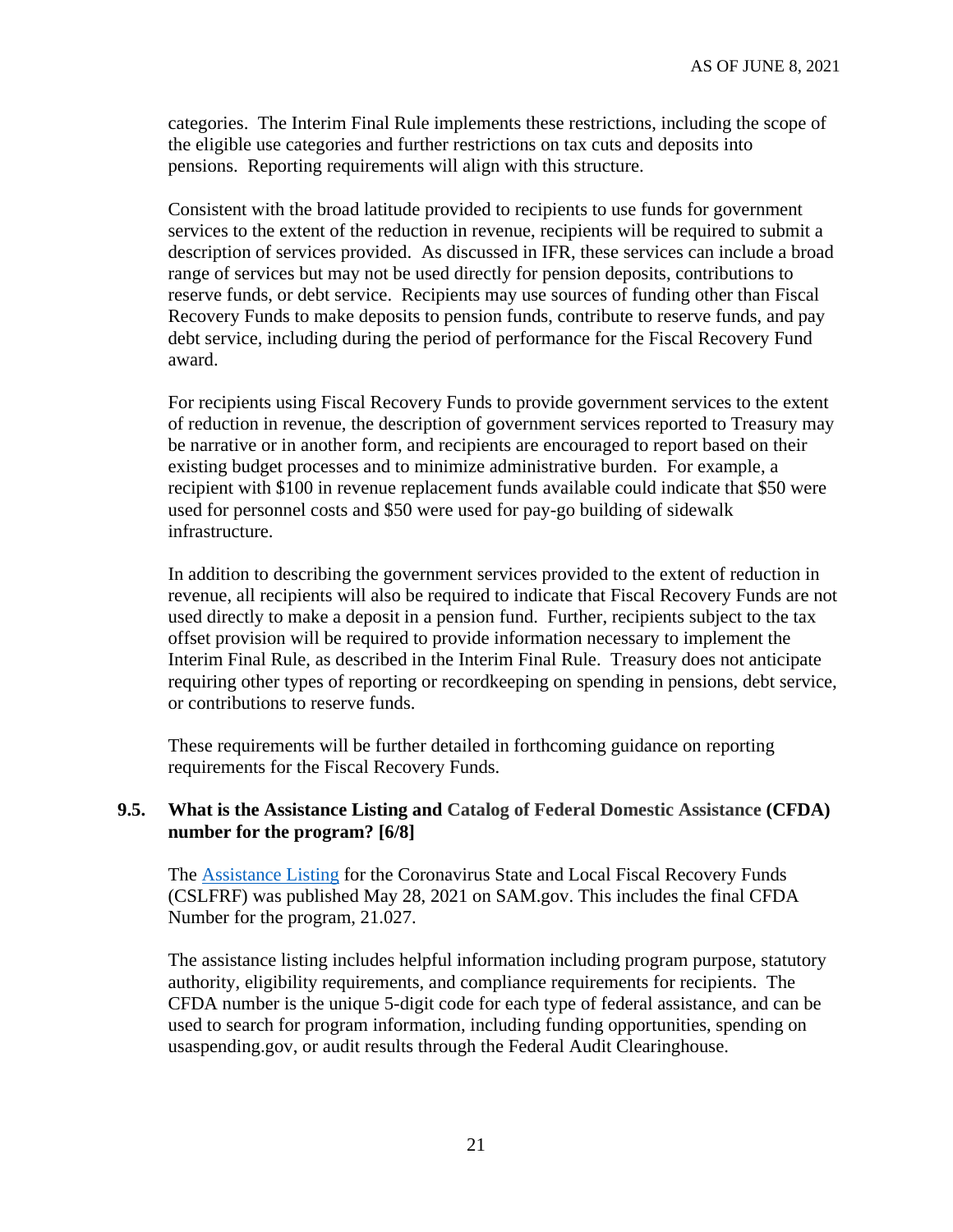To expedite payments and meet statutory timelines, Treasury issued initial payments under an existing CFDA number. If you have already received funds or captured the initial CFDA number in your records, please update your systems and reporting to reflect the final CFDA number 21.027. **Recipients must use the final CFDA number for all financial accounting, audits, subawards, and associated program reporting requirements.**

To ensure public trust, Treasury expects all recipients to serve as strong stewards of these funds. This includes ensuring funds are used for intended purposes and recipients have in place effective financial management, internal controls, and reporting for transparency and accountability.

Please see [Treasury's Interim Final Rule](https://www.govinfo.gov/content/pkg/FR-2021-05-17/pdf/2021-10283.pdf) for more information. Further guidance on recipient compliance and reporting responsibilities is forthcoming.

## **10. Miscellaneous**

### **10.1. May governments retain assets purchased with Fiscal Recovery Funds? If so, what rules apply to the proceeds of disposition or sale of such assets?**

Yes, if the purchase of the asset was consistent with the limitations on the eligible use of funds. If such assets are disposed of prior to December 31, 2024, the proceeds would be subject to the restrictions on the eligible use of payments.

#### **10.2. Can recipients use funds for administrative purposes?**

Recipients may use funds to cover the portion of payroll and benefits of employees corresponding to time spent on administrative work necessary due to the COVID–19 public health emergency and its negative economic impacts. This includes, but is not limited to, costs related to disbursing payments of Fiscal Recovery Funds and managing new grant programs established using Fiscal Recovery Funds.

### <span id="page-21-0"></span>**10.3. Are recipients required to remit interest earned on CSFRF/CLFRF payments made by Treasury? [5/27]**

No. CSFRF/CLFRF payments made by Treasury to states, territories, and the District of Columbia are not subject to the requirement of the Cash Management Improvement Act and Treasury's implementing regulations at 31 CFR part 205 to remit interest to Treasury. CSFRF/CLFRF payments made by Treasury to local governments and Tribes are not subject to the requirement of 2 CFR 200.305(b)(8)–(9) to maintain balances in an interest-bearing account and remit payments to Treasury.

#### <span id="page-21-1"></span>**10.4. Is there a deadline to apply for funds? [5/27]**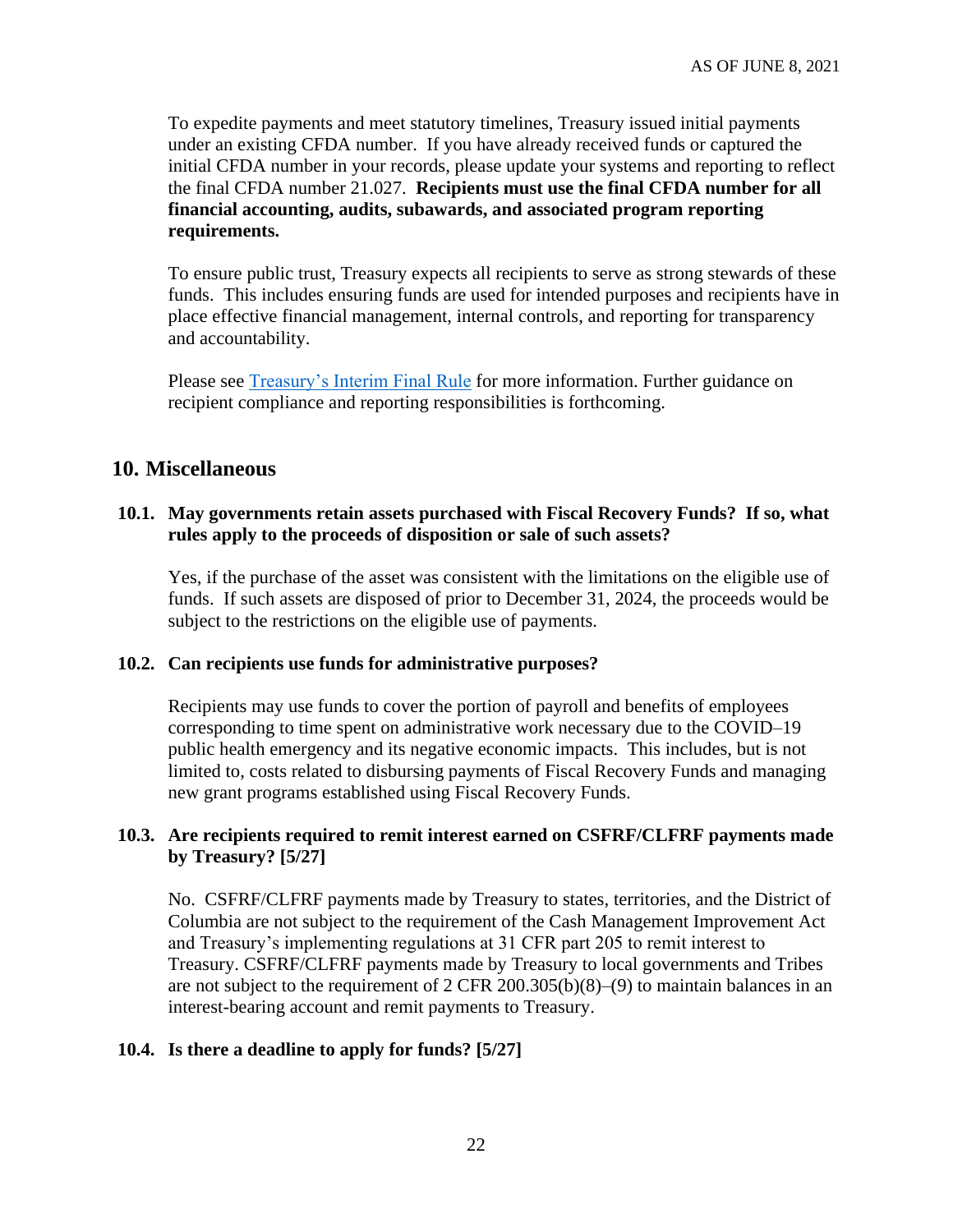The Interim Final Rule requires that costs be incurred by December 31, 2024. Eligible recipients are encouraged to apply as soon as possible. For recipients other than Tribal governments, there is not a specific application deadline.

Tribal governments do have deadlines to complete the application process and should visit [www.treasury.gov/SLFRPTribal](http://www.treasury.gov/SLFRPTribal) for guidance on applicable deadlines.

### <span id="page-22-0"></span>**10.5. May recipients use funds to cover the costs of consultants to assist with managing and administering the funds? [6/8]**

Yes. Recipients may use funds for administering the CSFRF/CLFRF program, including costs of consultants to support effective management and oversight, including consultation for ensuring compliance with legal, regulatory, and other requirements.

# **11. Operations**

## **11.1. How do I know if my entity is eligible?**

The Coronavirus State and Local Fiscal Recovery Funds American Rescue Plan Act of 2021 set forth the jurisdictions eligible to receive funds under the program, which are:

- States and the District of Columbia
- Territories
- Tribal governments
- Counties
- Metropolitan cities (typically, but not always, those with populations over 50,000)
- Non-entitlement units of local government, or smaller local governments (typically, but not always, those with populations under 50,000)

#### **11.2. How does an eligible entity request payment?**

Eligible entities (other than non-entitlement units) must submit their information to the [Treasury Submission Portal.](https://portal.treasury.gov/cares/s/slt) Please visit the **[Coronavirus State and Local Fiscal](https://home.treasury.gov/policy-issues/coronavirus/assistance-for-state-local-and-tribal-governments/state-and-local-fiscal-recovery-fund)  [Recovery Fund website](https://home.treasury.gov/policy-issues/coronavirus/assistance-for-state-local-and-tribal-governments/state-and-local-fiscal-recovery-fund)** for more information on the submission process.

## **11.3. I cannot log into the Treasury Submission Portal or am having trouble navigating it. Who can help me?**

If you have questions about the Treasury Submission Portal or for technical support, please email [covidreliefitsupport@treasury.gov.](mailto:covidreliefitsupport@treasury.gov)

#### **11.4. What do I need to do to receive my payment?**

All eligible payees are required to have a DUNS Number previously issued by Dun  $\&$ Bradstreet [\(https://www.dnb.com/](https://www.dnb.com/)).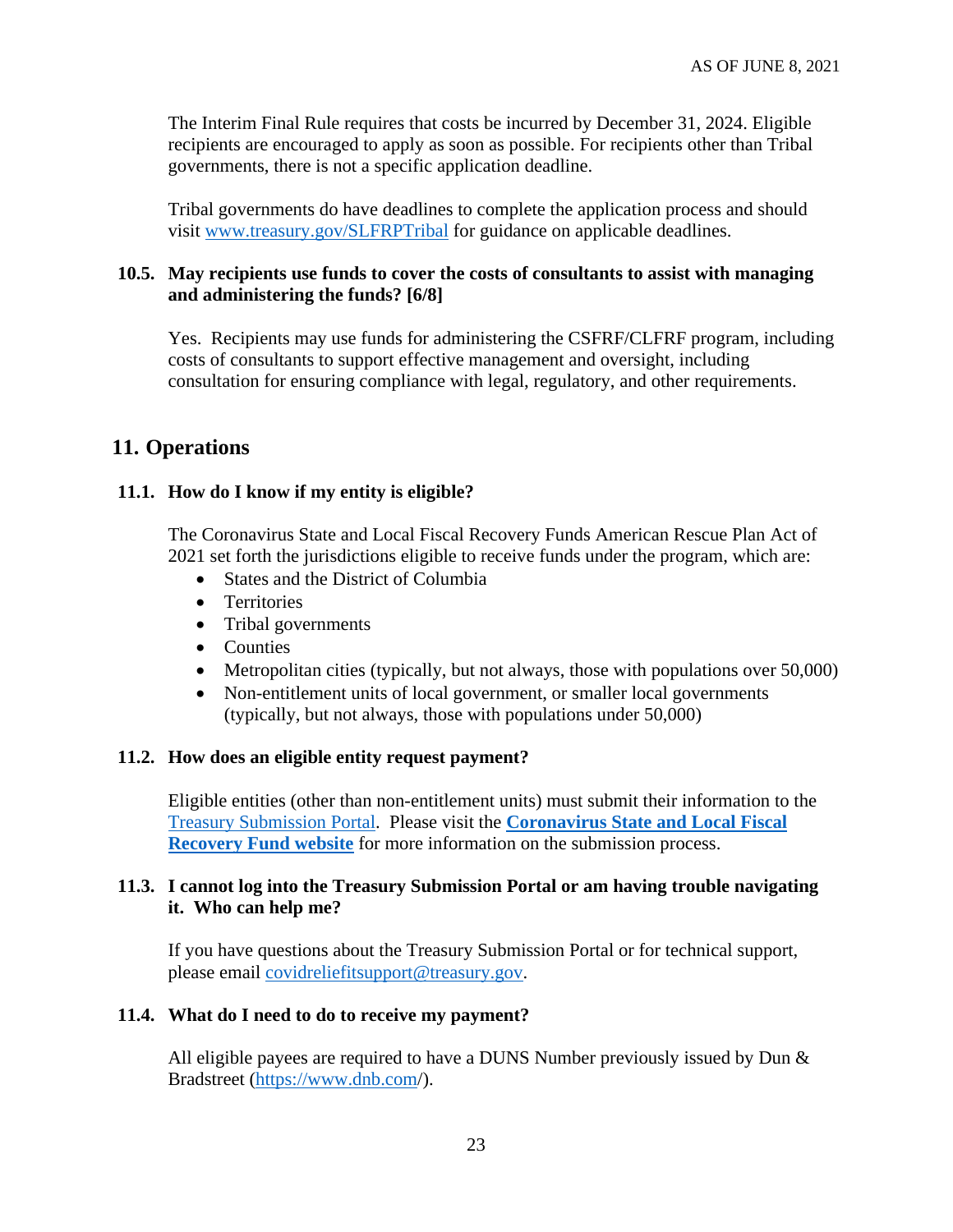All eligible payees are also required to have an active registration with the System for Award Management (SAM) [\(https://www.sam.gov\)](https://www.sam.gov/).

And eligible payees must have a bank account enabled for Automated Clearing House (ACH) direct deposit. Payees with a Wire account are encouraged to provide that information as well.

More information on these and all program pre-submission requirements can be found on the **[Coronavirus State and Local Fiscal Recovery Fund website](https://home.treasury.gov/policy-issues/coronavirus/assistance-for-state-local-and-tribal-governments/state-and-local-fiscal-recovery-fund)**.

## **11.5. Why is Treasury employing id.me for the Treasury Submission Portal?**

ID.me is a trusted technology partner to multiple government agencies and healthcare providers. It provides secure digital identity verification to those government agencies and healthcare providers to make sure you're you – and not someone pretending to be you – when you request access to online services. All personally identifiable information provided to ID.me is encrypted and disclosed only with the express consent of the user. Please refer to ID.me Contact Support for assistance with your ID.me account. Their support website is [https://help.id.me.](https://help.id.me/)

#### **11.6. Why is an entity not on the list of eligible entities in Treasury Submission Portal?**

The ARP statute lays out which governments are eligible for payments. The list of entities within the Treasury Submission Portal includes entities eligible to receive a direct payment of funds from Treasury, which include states (defined to include the District of Columbia), territories, Tribal governments, counties, and metropolitan cities.

Eligible non-entitlement units of local government will receive a distribution of funds from their respective state government and should not submit information to the Treasury Submission Portal.

If you believe an entity has been mistakenly left off the eligible entity list, please email [SLFRP@treasury.gov.](mailto:SLFRP@treasury.gov)

#### **11.7. What is an Authorized Representative?**

An Authorized Representative is an individual with legal authority to bind the government entity (e.g., the Chief Executive Officer of the government entity). An Authorized Representative must sign the Acceptance of Award terms for it to be valid.

#### **11.8. How does a Tribal government determine their allocation?**

Tribal governments will receive information about their allocation when the submission to the Treasury Submission Portal is confirmed to be complete and accurate.

#### **11.9. How do I know the status of my request for funds (submission)?**